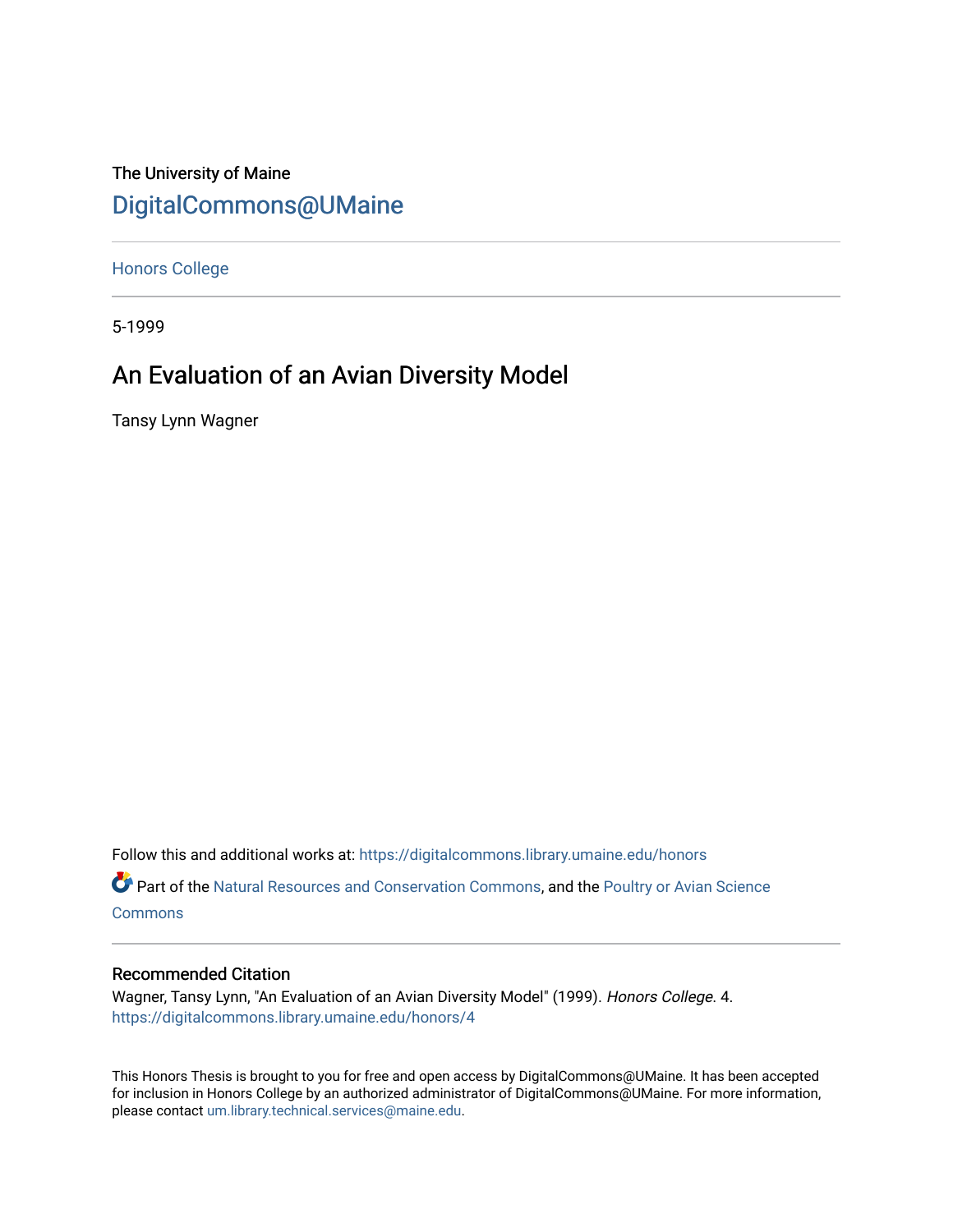## AN EVALUATION OF AN AVIAN DIVERSITY MODEL

BY

Tansy Lynn Wagner

A Thesis Submitted in Partial Fulfillment Of the Requirements for a Degree with Honors (Wildlife Ecology)

The Honors Program

University of Maine

May 1999

Advisory Committee:

Raymond 07Connor, Professor of Wildlife Charlie Slavin, Director of the Honors Program and Associate Professor of Mathematics William Glanz, Associate Professor of Zoology and Cooperating Associate Professor of Wildlife William Halteman, Associate Professor of Mathematics Steve Cohn, Professor of Sociology

 $\overline{\phantom{a}}$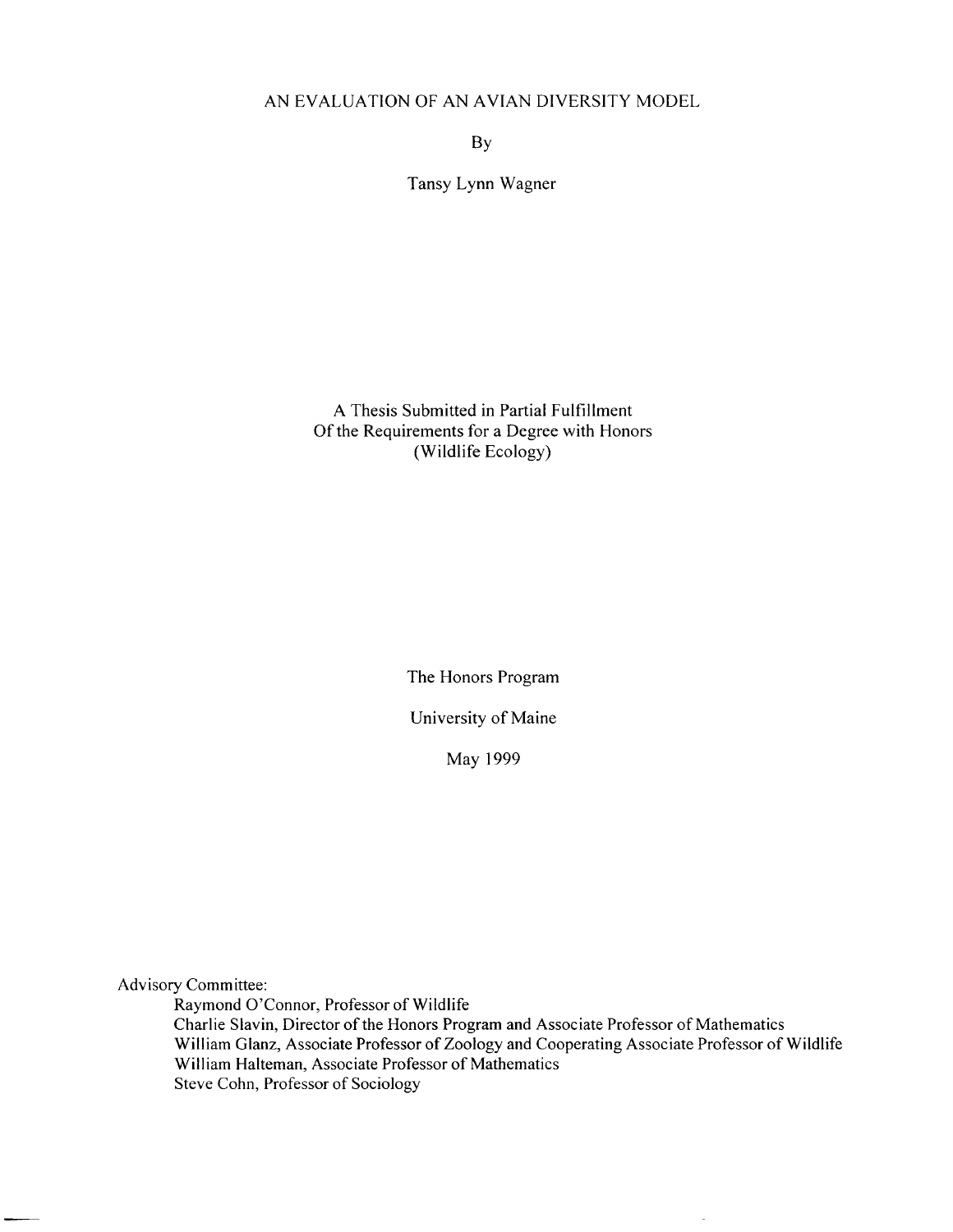#### **An Evaluation of an Avian Diversity Model**

Tansy L. Wagner, Department of Wildlife Ecology, University of Maine, Orono

**Abstract:** Diversity exists at all temporal and spatial scales but has been studied largely at the community level because of the limited availability of regional or nation-wide data. In the U.S. both the Breeding Bird Survey (BBS) and the Breeding Bird Census (BBC) provide large-scale observations of avian populations over periods of decades and offer a potential source of information. A large-scale model of avian diversity based on the BBS has been developed by O'Connor et. al. (1996). The BBC serves as a source for independently obtained species richness estimates used to evaluate the ability of the model to generate corresponding predictions. Overall, the species richness estimates obtained from the BBC data were consistently less than the model predictions. Differences between the BBC and BBS sampling methods offer an explanation for this bias. The BBC data set suffered many limitations; however, when species richness estimates were obtained from sites representative of the surrounding habitat, the model offered the strongest correlation.

### **Introduction**

Diversity issues in ecology are often discussed in terms of species richness for a specific local community, but there is a need to examine diversity at larger scales (Samson and Knopf 1982, Ricklefs 1987, Hunter 1987, Ricklefs and Schluter 1993). Some patterns of species distribution become obvious only at a regional or continental scale. Underlying regional characteristics can affect local community structure (Ricklefs 1987). Large-scale patterns of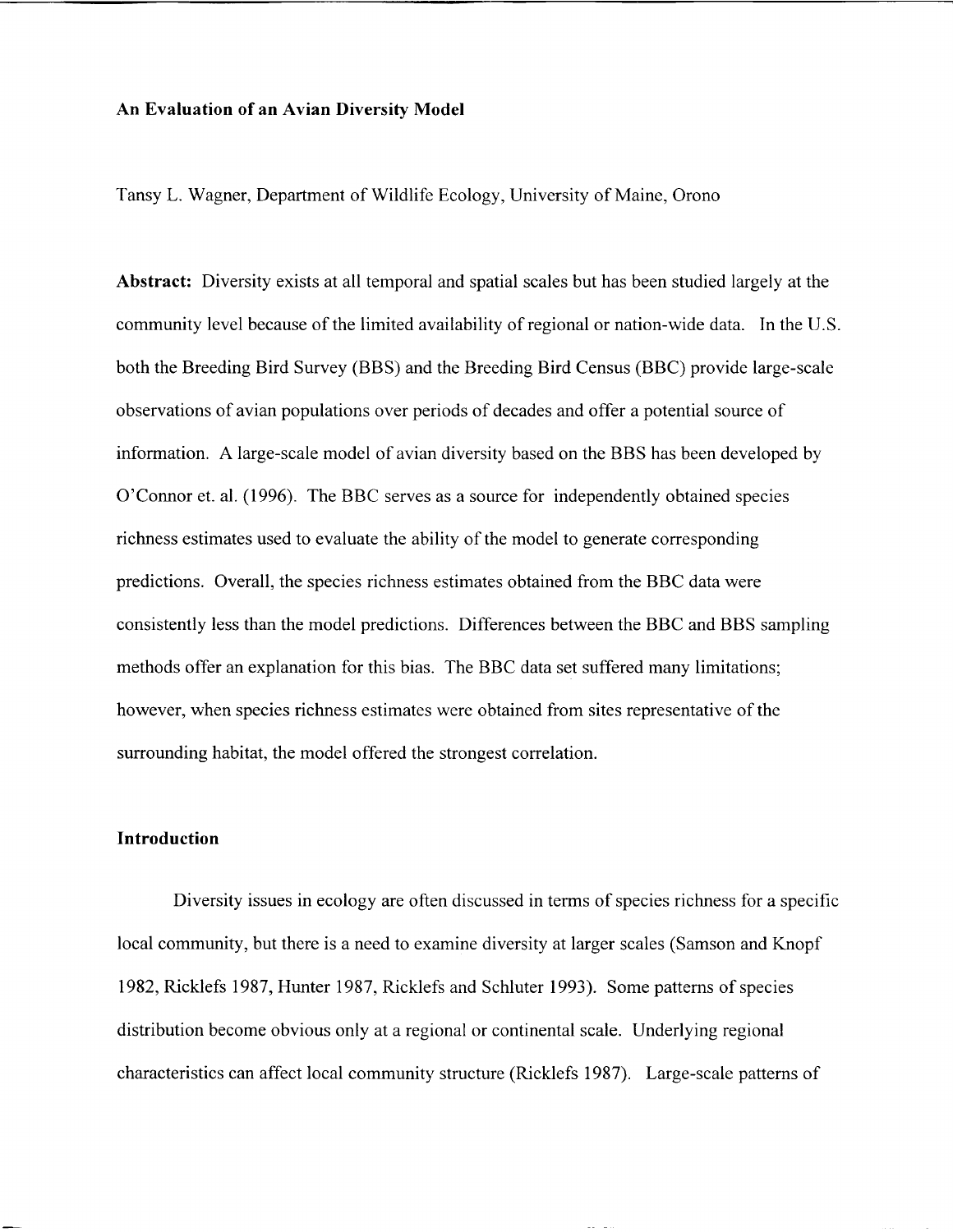species richness have been explored for vertebrates and plants in relation to energetic factors (Maurer and Brown 1988, Currie 1991, Brown 1995) and for birds in relation to environmental correlates (O'Connor et. al. 1996). Examining diversity at this large scale requires a broad base of consistently collected and widely geographically distributed data. The need for sources of data that meet these criteria has long been recognized (Sanderson et. al. 1979, Hirsch et. al. 1979, Flather and Hoekstra 1989, Gall and Christian 1984).

The Breeding Bird Census (BBC) and the Breeding Bird Survey (BBS) are examples of existing nation-wide sources of avian population data. The BBS employs the point count technique to sample avian populations on approximately 2000 routes each year. BBS routes tend to be relatively inefficient at detecting all species present on a route (CITATION), but because of the convenience of the BBS methodology, the survey routes tend to be revisited consistently from year to year. This allows repeated opportunities to observe additional species.

The BBS data set is therefore quite inclusive over both time and space, and was intended for use with large-scale analysis (Robbins et. al. 1986). The BBS has been shown to be useful in conjunction with habitat data (Weber and Theberge 1977) and vegetation data (Flather et. al. 1992). Avian distributions are also associated with environmental factors such as minimum January temperatures, mean annual precipitation, and elevation (Root 1988). The BBS data were well suited to the construction of a large-scale model of avian diversity in the U.S. related to environmental factors by O'Connor et. al. (1996).

Evaluation of the O'Connor et. al. (1996) model is important because of its potential to be a reliable indicator of avian species diversity. Such a large-scale model of species richness could be valuable in revealing continental patterns in the distribution of species or giving insight into reasons for these distributions. A national model of avian species richness may, for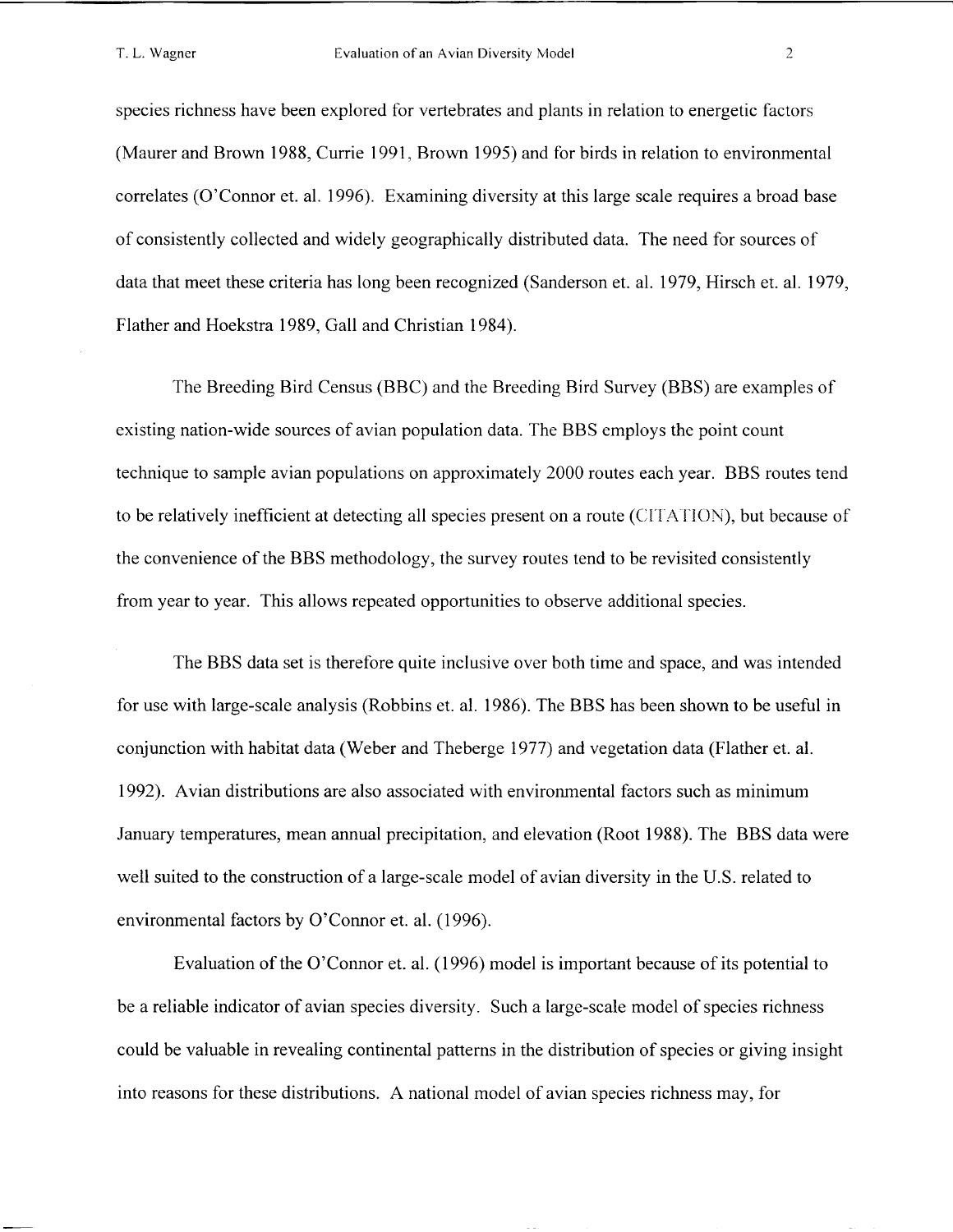example, prove useful in answering questions about the decline of songbird communities or the effect of human development on diversity. For this model to be useful, it is first necessary to determine whether the predictions it produces are consistent with data other than the BBS routes it was created from.

The Breeding Bird Census (BBC) data , although not nearly as extensive as the BBS data set, reaches across the United States and is an independent source against which the predictions of this model can be tested. To estimate avian population levels, the BBC employs a technique (Van Velzen 1972, Hall 1964, Pough 1947) that is essentially spot-mapping (Engstrom and James 1984, Robbins 1970, Franzeb 1977). This method is more time consuming and labor intensive than the point count method and only approximately 100 sites are censused annually. The BBC is consequently more limited in sample size than the BBS. However, this method is more thorough in detecting all species present and was anticipated to provide reliable species richness estimates across the United States. It is therefore used here in an attempt to validate the usefulness of the O'Connor et. al. (1996) avian diversity model.

## **Methods**

#### BBC Methods

The BBC is a national effort that began in 1914. Today, it is organized by the Cornell Laboratory of Ornithology. It employs the spot-mapping technique to estimate avian population levels (Engstrom and James 1984, Robbins 1970, Franzeb 1977). The goals of the spot-mapping technique are to record the presence and abundance of species in an individual plot and to define their territories. The BBC protocol suggests that the plot being censused should be at least 15 acres (with a recommended size of at least 20 acres) and should be located within a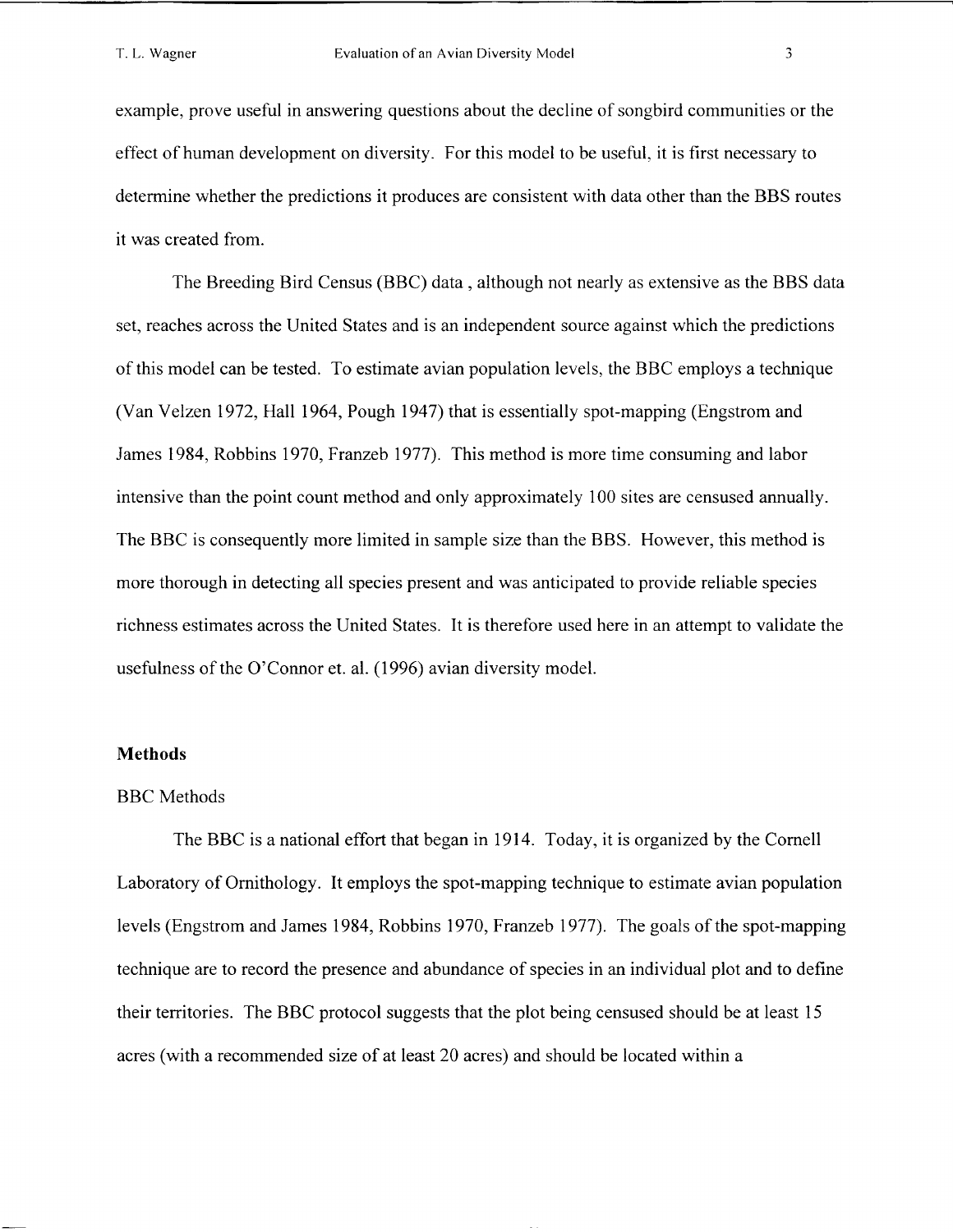homogeneous habitat type (Hall, 1964). In 1989, actual plot sizes ranged from 9.8 acres to 162.3 acres, with a mean of 38.4 acres. The BBC technique requires a predetermined route established within the plot. An observer travels along this route and maps the locations of all singing males and breeding pairs present. Repeated visits result in multiple locations of males and pairs, which then translate into the number of territories and the number of breeding pairs located on the plot that year. The BBC methodology recommends a minimum of 8 visits to a plot during each year's census (Hall 1964). In 1989, observers spent 3 to 199 total hours of observation on each site, with a mean of 27.7 hours.

#### BBS Methods

The BBS is another national avian population effort. The U.S. Fish and Wildlife Service and the Canadian Wildlife Service share joint administration. The BBS uses the point-count method to gather information on bird species presence and abundance. An observer stands at the location and records all birds seen or heard. A point count plot is circular, with a radius that varies with the observer's ability, weather conditions and vegetation type. A BBS route is 25 miles (39.4 km) long and consists of 3-minute roadside point counts conducted at 0.5 mile (0.8 **krn)** intervals. The 50 point count stops on a BBS route take 4-5 hours to complete.

#### The Model of Avian Species Diversity

Using the classification and regression tree (CART) technique (CITATION), O'Connor et. al. (1996) created a model of avian species richness in the continental United States from BBS data. Because the number and type of species found on a BBS route differs from year to year, BBS data from 1981 to 1990 were combined to obtain the cumulative number of species during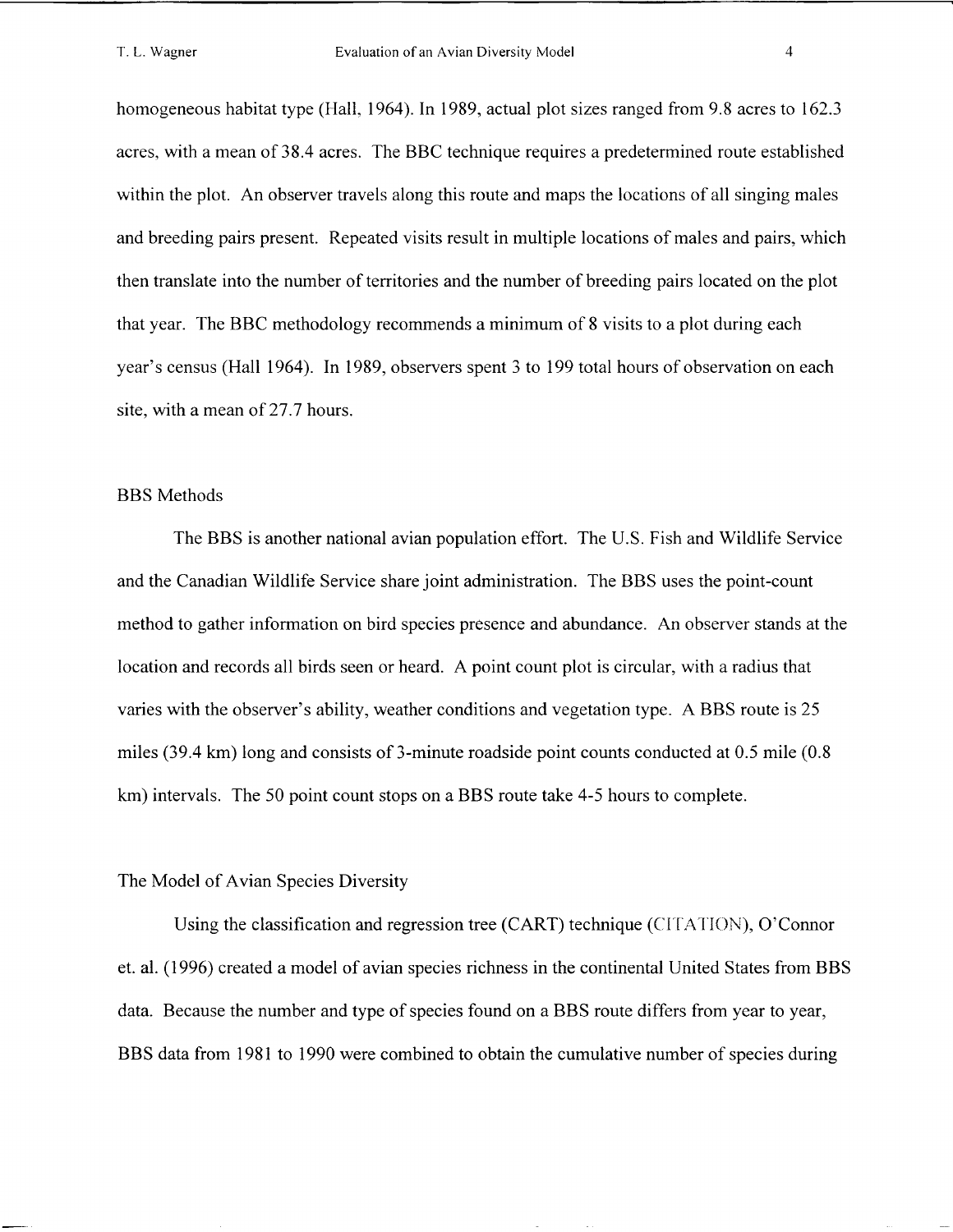the ten year period for each route. Only routes with greater than 7 years of data were used in constructing the model, because species tallies over 7, 8,9 or 10 years could reliably be adjusted to a 10 year total. Species totals largely leveled off at 10 years (O'Connor et. al. 1996).

Each BBS route for which sufficient data were available was linked with a hexagonal unit in a spatial analysis grid (White et. al. 1992). Each hexagon was approximately 640km<sup>2</sup>, with the centers approximately 27km apart. The continental United States is covered by about 12,500 hexagons. The values for various environmental characteristics (rainfall, temperature, etc.) were determined for each of these hexagons with data obtained from the Historical Climate Network Database. Each hexagon was also linked with one of 160 land classes (Loveland et. al. 1991, O'Connor 1996) obtained by from Advanced Very High Resolution Radiometer (AVHRR) data compiled by the National Oceanic Atmospheric Administration (NOAA). AVHRR data were available at  $1 \text{km}^2$  resolution and each hexagon is 640 km<sup>2</sup>. This allowed the percentage of each land class present and landscape pattern metrics to be calculated for each hexagon.

CART analysis was used to analyze the hexagons for which bird data were available. Bird species richness was considered the dependent variable and climate and land class data were designated independent variables. As the model was developed, groups of hexagons for which BBS data were available were divided with respect to species richness into increasingly more homogeneous groups based on environmental factors such as rainfall or temperature, land use or cover type, and geographical location. In principle, it is possible for these divisions to continue until there is only one hexagon (or multiple hexagons with identical bird species richness values) in each category. This perfect fit model is not very useful for extrapolating to hexagons without bird species data because it is too specific to the areas sampled.

The challenge in creating a CART model is to determine how many divisions result in the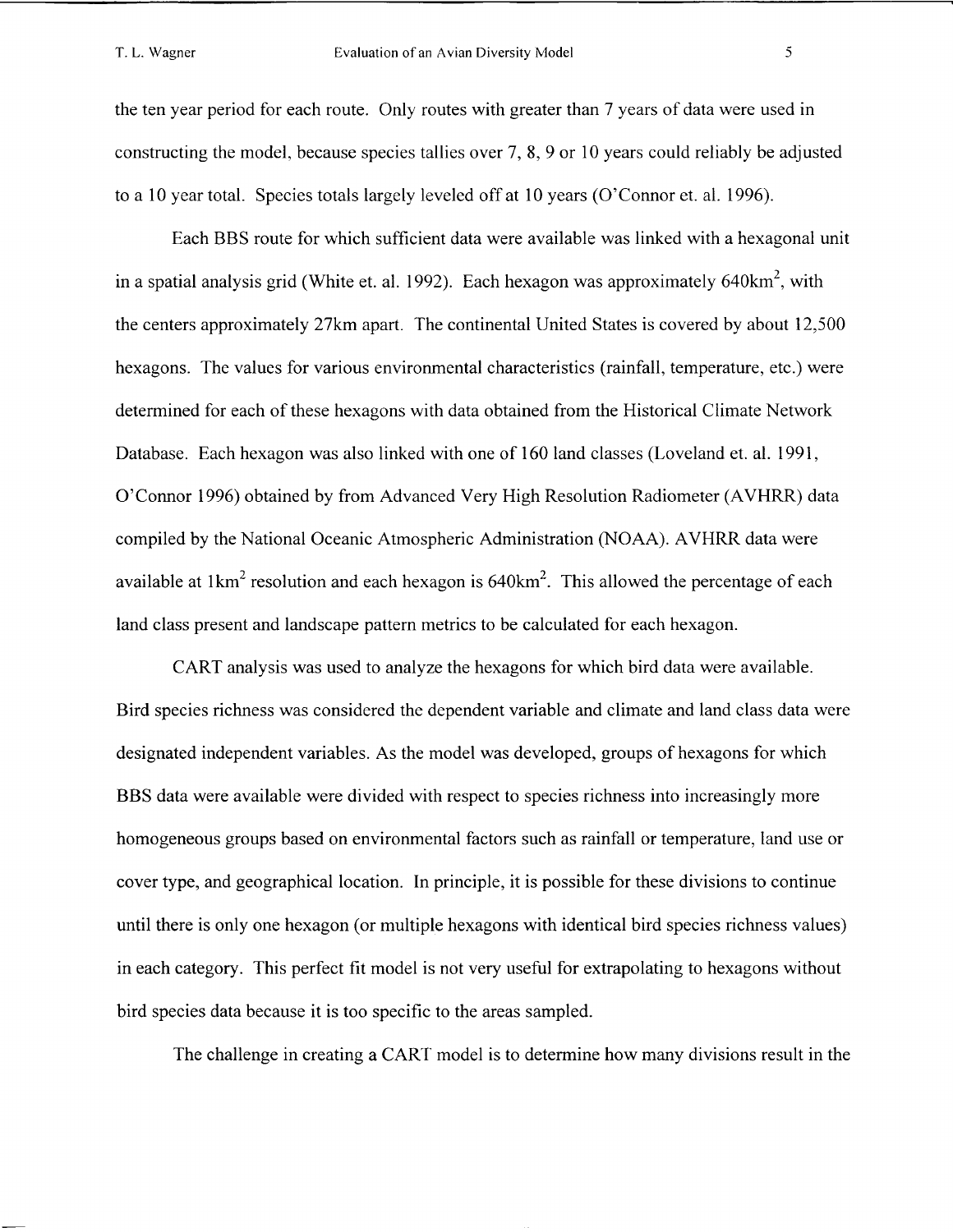most accurate overall model. Cross-validation analysis was used to prune back a fully extended regression tree to a reduced number of categories that produced an optimum fit (Breiman 1986). The environmental conditions and land classes defining each of these final categories were known for the entire continental United States and therefore could be extrapolated across the continent to yield corresponding avian species richness predictions. The 1996 publication of this model consisted of only 13 generalized land classes. Subsequently it was revised to include all of the 160 AVHHR land classes. The revised version of the model evaluated here contained 33 prediction groups encompassing the continental U.S.

#### Species Richness Values from BBC Data

The complete BBC data sets for the years 1989 and 1990 have been published in the Journal of Field Ornithology as supplements (respectively Engstrom 1990, Marshall 1991). A summarized version for each year's data appeared in American Birds (Van Velzen 1990, Anonymous 1991). I obtained the complete data set in electronic form via Patuxent Wildlife Research Center's web page (http://www.im.nbs.gov/birds/bbc.html) using file transfer protocol. The BBC information was contained in 5 data files. A unique 5-digit record number identified each plot each year. The first 2 digits of this number represented the year the plot was sampled. The remaining three digits were unique for each site, but were not consistent for the same sites in different years.

The record number for each plot references all information in these files. All information existed only as the observer reported it; some categories were more consistently reported than others. The first data file (bbcl .dat) contained location information for each plot. This included latitude, longitude, year of census, country, state/province, publication information, and a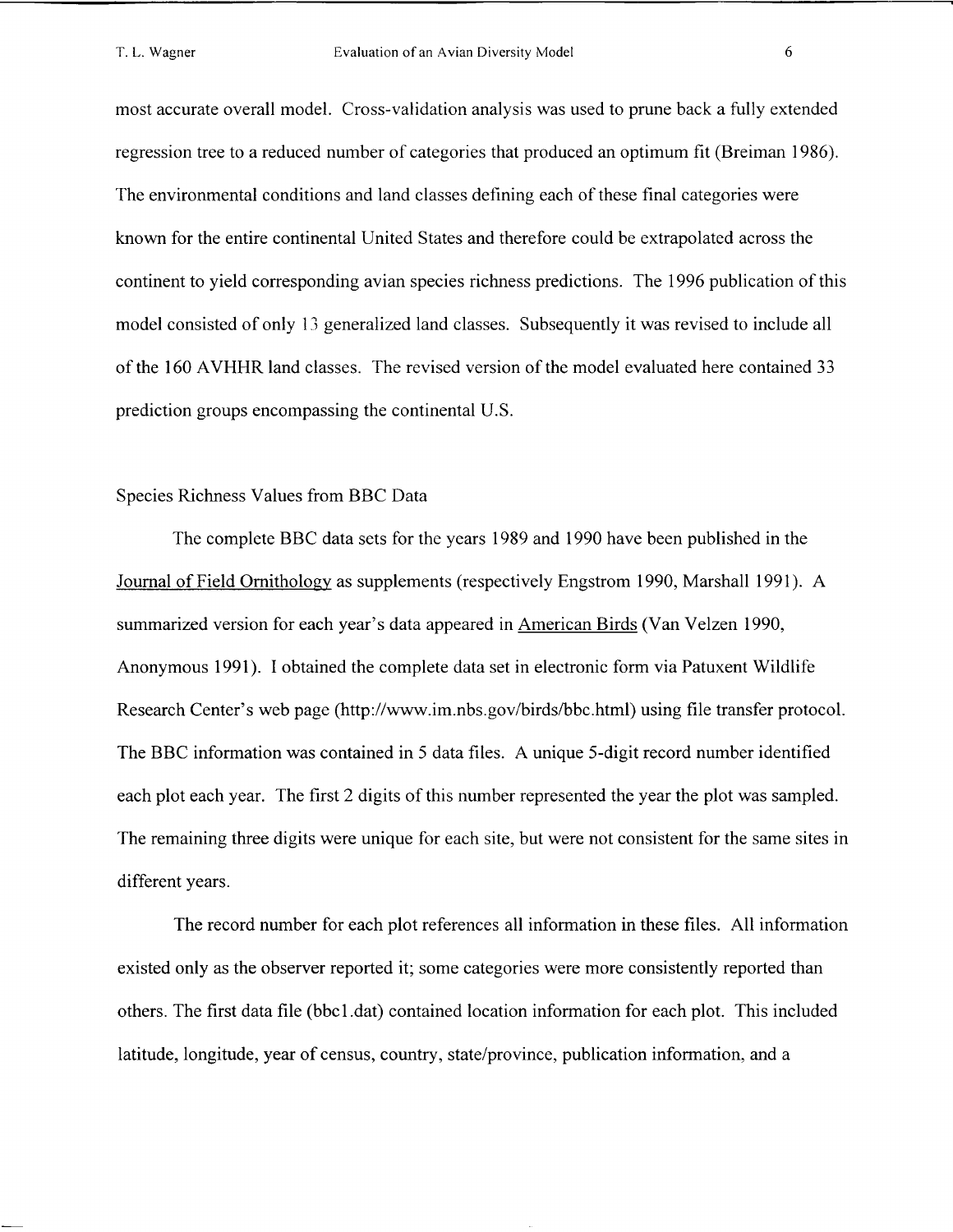descriptive habitat name. The descriptive habitat name for each plot was similar to, but not always the same as, the published names. The second data file (bbc2.dat) contained the nearest city or town, county, USGS map quadrangle, minimum and maximum plot elevations, plot size in hectares, and the year the plot was first sampled. The third data file (bbc3.dat) included a local reference name for the plot, compiler's name, presence of other participants, and remarks. The fourth file (bbc4.dat) contained total hours spent censusing, total number of species, total number of territories, major habitat type, and detailed vegetation and water body information. The fifth data file (bbc5.dat) contained the names of species found in each plot and the number of territorial males of each species. All data files, except bbc5.dat, were converted to Excel spreadsheet format in their entirety for ease in manipulation. The bbc5.dat file contained individual species densities for many years and only the data for 1989 and 1990 were converted to the spreadsheet format.

Of the 96 sites sampled in 1989 and the 98 sampled in 1990, 67 plots were censused in both years. Because the record number for each plot varied from year to year, consecutively censused plots were determined by comparing the latitude, longitude, city, county, and descriptive habitat name between both years. One of these 67 plots was located in Canada and was disregarded because it would not contribute to the evaluation of the O'Connor et. al. (1996) model of U.S. avian species diversity.

The greater the sampling effort for a site, the more accurate the species estimate is likely to be. 07Connor et. a1 (1996) used this principle in obtaining species richness values of BBS routes from adjusted cumulative richness totals from 7 to 10 years of data. BBC data is more limited, so paired sites were used estimate the number of species actually present on a site in conjunction with the program SPECRICH2 (Hines et. al. 1997). SPECRICH2 estimates species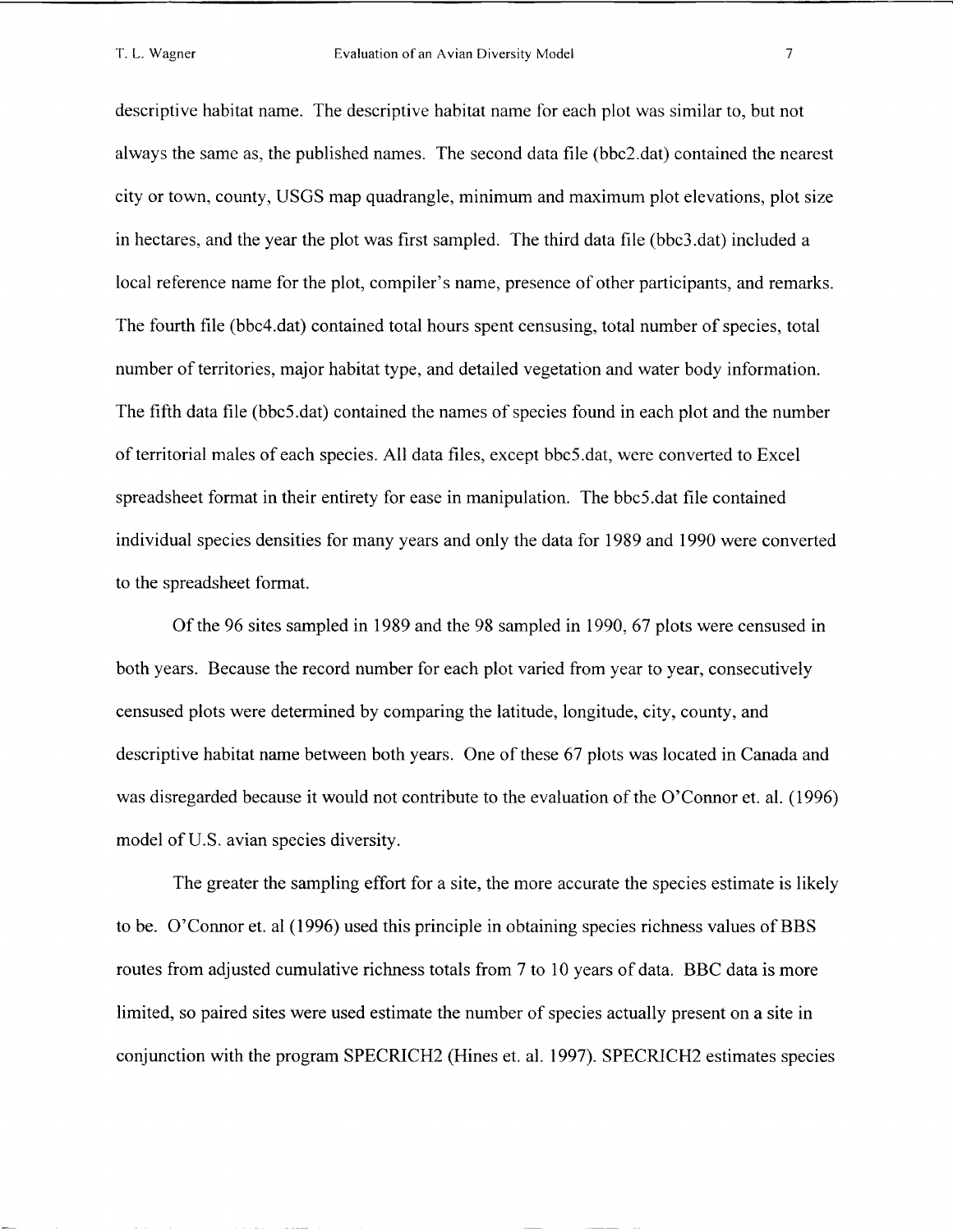richness from presence-absence data using a variation of the familiar capture-recapture modeling approach (Otis et. al. 1978, Pollock et. al. 1990, Nichols 1992, Lebreton 1992). The presence of a species in a survey or census represents the initial capture while presence of the same species in each subsequent survey or census represents a recapture.

Adaptations of capture-recapture models have been used to estimate species richness from BBS data (Boulinier et. al. 1998). Here, SPECRICH2 was used to estimate the number of species present at each of the 66 BBC sites with two sampling occasions. With two censuses of each site, some species were found during one census and not the other, while other spcies were found during both sampling occasions. The program requires the total number species observed on each sampling site/occasion, the number of species observed for only one site/occasion, and the number of species observed for both sites/occasions. SPECRICH2 then reports an estimate of the total number of species on the site and its standard error.

## **Statistics**

Once these estimates were obtained, GIs specialist John Bartlett used the program ARC Info to match them to the hexagon of the model in which they were located. The BBC locations were identified geographically by latitude and longitude from the BBC data files, while the model was created using a Lambert equal area projection. The latitude and longitude coordinates therefore had to be projected onto the Lambert projection in order to match each location with the appropriate hexagon. When the latitude and longitudinal coordinates are converted into hexagonal locations on this type of projection, there is an increasing amount of distortion as the distance from the center of the projection increases. The center of the projection used in the model was the center of the continental United States. This increases the likelihood that a BBC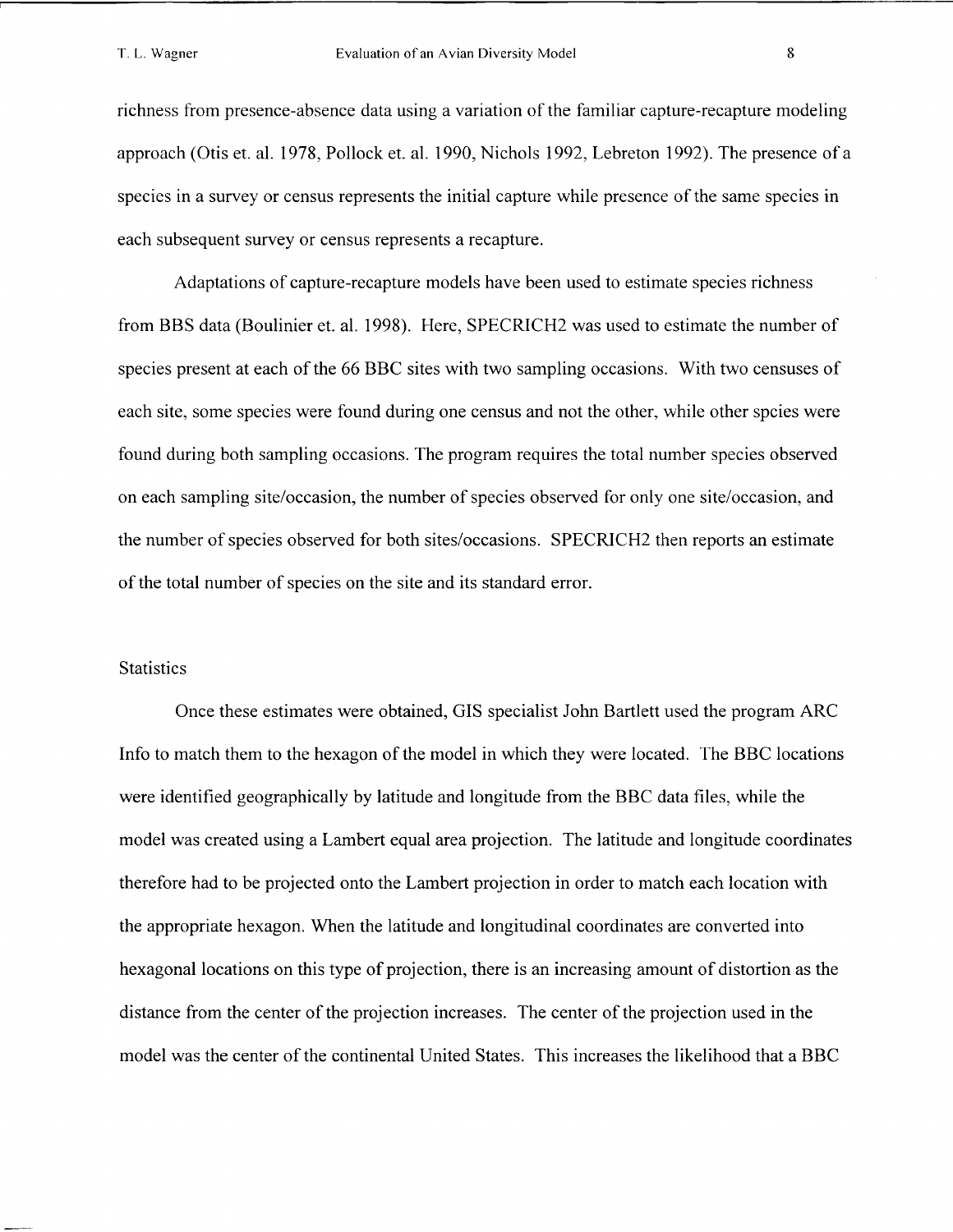plot in coastal California, for example, could be converted to a hexagon neighboring its true location. The location of the town nearest to the BBC plot and the county the plot was located had a known hexagon location. To correct for the possibility of the BBC plot being located in the incorrect hexagon, the town and county hexagon identification numbers were compared to the BBC plot hexagon identification numbers. Where these numbers apparently differed due to the distortion of the projection, the hexagon ID of the correct town and county replaced the original value. Finally, the species richness estimate for each BBC plot was matched to the appropriate model prediction for the hexagon where the plot was located (Table 1).

The BBC plots were then sorted by general habitat type to see if their correlation with the model predictions differed with habitat type. The habitat types used were deciduous forest, coniferous forest, mixed forest, open (non-forested) land, and wetlands (Table 2). Each BBC site was assigned to one of these categories according to the descriptive habitat name associated with the site. If this name did not clearly classify the site, the presence, absence, and primary composition of canopy species were used to assign a type. Because these habitat types that are assigned to the BBC plots are much more generalized than the 160 AVHHR categories, **I** will use the term "habitat type" to refer to the five generalized types used here and "land class" or "land classification" to refer to the AVHHR categories.

A Kruskal-Wallis test was performed to compare between BBC species richness estimates for the five generalized habitat types. Because deciduous and open sites were the most numerous of the five habitat types, correlation coefficients were calculated comparing deciduous and open habitat BBC estimates with the corresponding model predictions. A BBC plot may be representative of the surrounding habitat or it might be a small patch inconsistent with the surrounding area. Because patch size has a substantial effect on the species richness of the plot (Yahner 1995, Harris 1984, Galli et. al. 1976, Lynch and Whigham 1984, Diamond 1975), additional correlations were performed for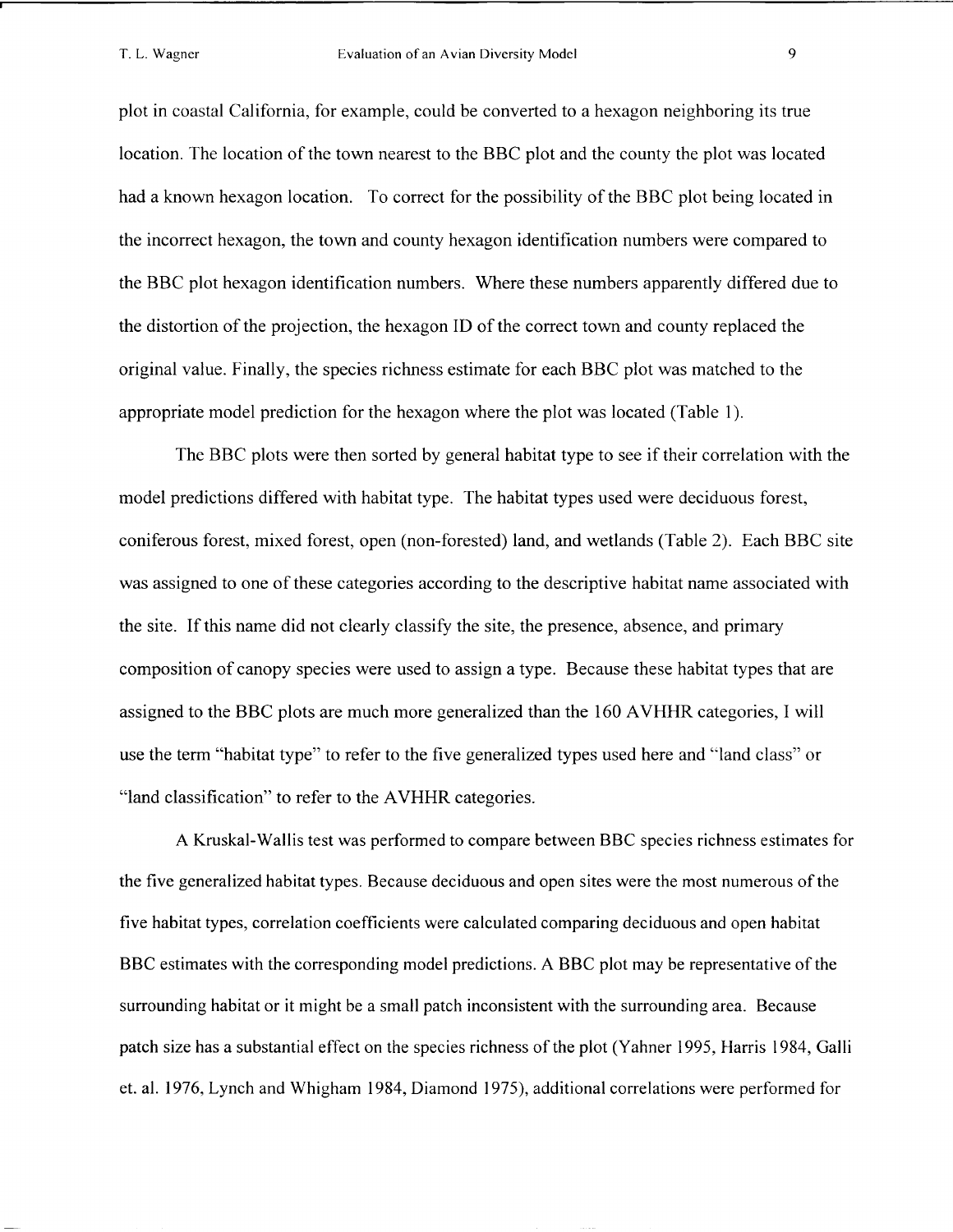both deciduous and open habitat types. A correlation coefficient was calculated only for species richness estimates of BBC sites that occurred in hexagons where the primary land cover class constituted >50% of the area of the hexagon and corresponded to the BBC plot habitat type. For example, only deciduous BBC plots that occurred in hexagons with >50% of the area in a single deciduous land class (or in a habitat matrix that included deciduous land cover) were correlated with the model predictions. The purpose of this second comparison was to determine if a better correlation existed when the habitat type of the BBC plot was consistent with the surrounding landscape. Further analysis of the deciduous habitat type was performed using Scedecor and Cochran's (1967) ztransformation process to determine the respective effects of the group of plots located in hexagons with a dominant deciduous land class and the group of plots located in other hexagons.

#### **Results**

The species estimates obtained from the BBC data were consistently less than corresponding predictions of the CART model. SPECRICH2 yielded species richness estimates for the BBC plots ranging from 6 to 71, while the avian diversity model yielded species richness prediction values for each of the corresponding hexagons ranging from 44.9 to 99.0 (Table 1). The BBC species richness estimates exhibited a negative bias as indicated by their location below the 1:1 line in Figure 2.

Due to the limited and clustered nature of the BBC data, an overall evaluation of the model was not appropriate. Only 19 of the 33 predictive regions identified by the CART model were represented in the BBC data (Fig. 1). This uneven distribution of sample points is further illustrated by the location of multiple BBC plots within a single hexagon, with the 66 BBC plots corresponding to only 43 hexagons.

However, the available BBC data was sufficient for a more limited evaluation within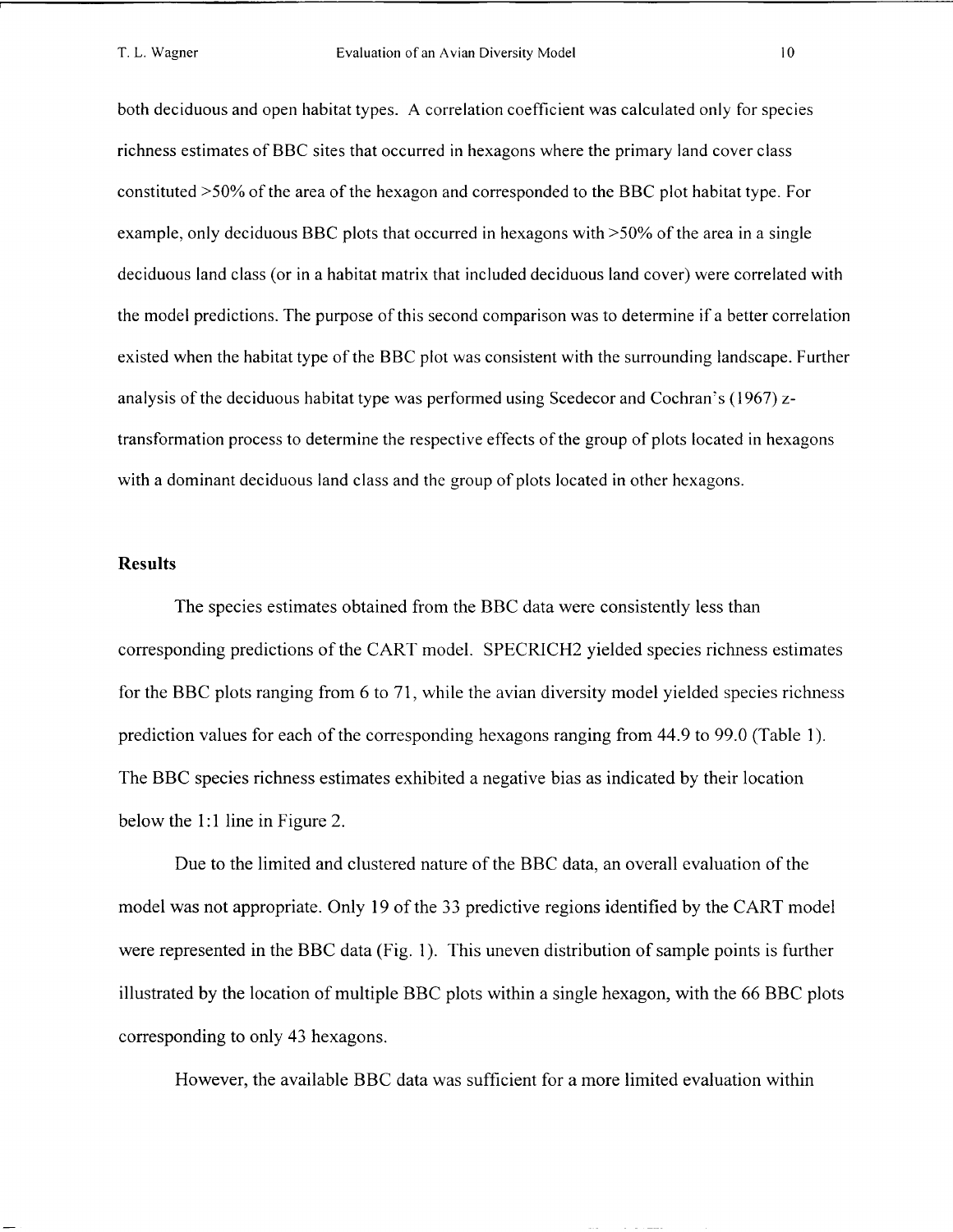specific habitat types. The non-parametric Kruskal-Wallis test was used to compare the species richness values between habitat types because visual inspection of the data (Fig. 2) indicated a non-normal distribution of BBC estimates. This test returned a significant statistic of 30.843 ( $P \leq$ 0.000). This indicates that species richness varies with habitat type and analysis to determine if any significant correlation exists within individual types is justified.

Analysis within habitat type was performed for the open (unforested) and deciduous habitat types. These habitat types were chosen to be tested for two reasons. First, they were the two most frequently occurring types, each accounting for roughly a third of the 66 BBC plots sampled (Table 2). Second, there was a large amount of geographic and vegetative variability within the smaller habitat types. For example, the coniferous sites varied from a New York Christmas tree farm to a Ponderosa pine stand in Colorado.

The 18 open BBC sites were first tested to determine the correlation between the species richness estimates and the corresponding diversity model predictions ( $r = 0.103$ ). Next, the relationship of only those estimates with predictions embedded in hexagons with a dominant ( $>50\%$ ) open land class was tested ( $r = -0.016$ ,  $n = 12$ ). Neither correlation exhibited significance, however the open habitat sites did demonstrate the geographic and vegetative variability observed in the less frequent types.

The deciduous habitat type was tested for correlation in the same manner as the open sites, and returned significant values. The deciduous sites were the most frequently occurring among the BBC plots sampled and were the less widespread geographically, with all but one site located in the eastern U. S. The initial analysis for all 25 deciduous BBC plots was mildly significant ( $r = 0.367$ ,  $P = 0.05$ ). For the 9 sites located in hexagons with a dominant deciduous land class, a stronger correlation was found ( $r = 0.600$ ,  $P = 0.05$ ). This indicates that the CART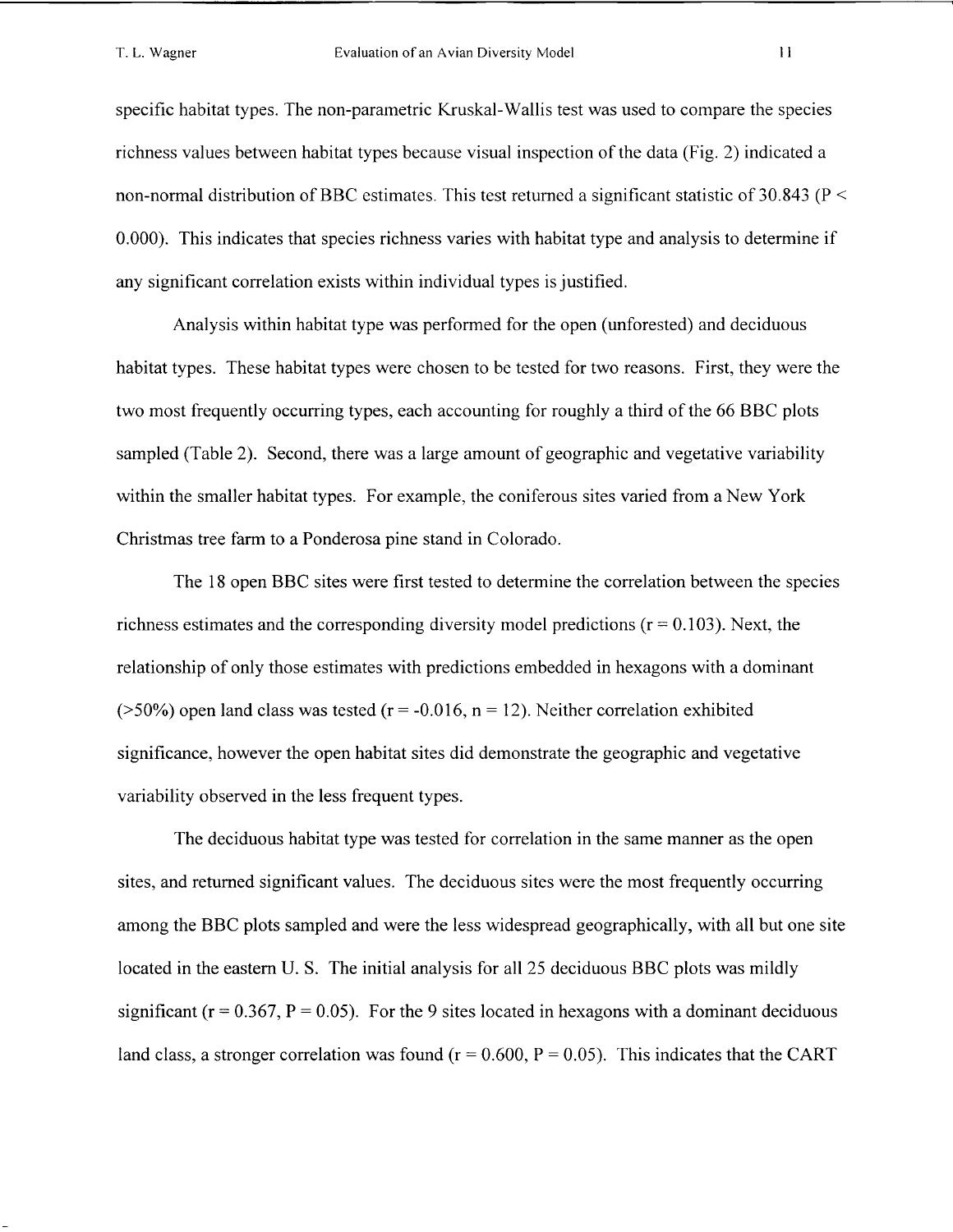model predictions have the best relationship to the BBC species richness estimates when compared to prediction units (hexagons) of a similar land class.

Visual inspection of the 9 data points for which this correlation was found showed one BBC estimate that was noticeably greater than the other 8. This point had a BBC species richness estimate of 65 compared to other deciduous estimates that ranged from 24 to 49. In order to rule out the possibility that this single point was weighting the correlation, the correlation between deciduous BBC plots within hexagons with a deciduous dominant land class was repeated without this value. The relationship actually increased slightly in significance ( $r =$ 0.634,  $P = 0.00$ ), showing that this high value had not unduly influenced the results of the previous correlation.

Next, the possibility that the correlation of these 9 points ( $r = 0.600$ ,  $P = 0.05$ ) was driving the overall deciduous correlation ( $r = 0.367$ ,  $P = 0.05$ ,  $n = 25$ ) was tested. This was a concern because the 16 BBC plots that did not occur in hexagons with a dominant deciduous land class did not give a significant, or even positive, correlation  $(r = -0.031)$ . Z-transformed (Scedecor and Cochran 1967) correlation coefficients for the plots located in hexagons with a deciduous land class and those that were not were compared. A non-significant  $\chi^2$  of 2.15 with one degree of freedom was obtained from the z-transformations and showed that the two samples could have been drawn from a common universe. These values could then be combined to give a pooled correlation of 0.196, which was markedly, although not significantly, less than the value of 0.367 obtained from the data. This suggests that some of the plots located in hexagons not dominated by a deciduous land class are influencing the overall correlation.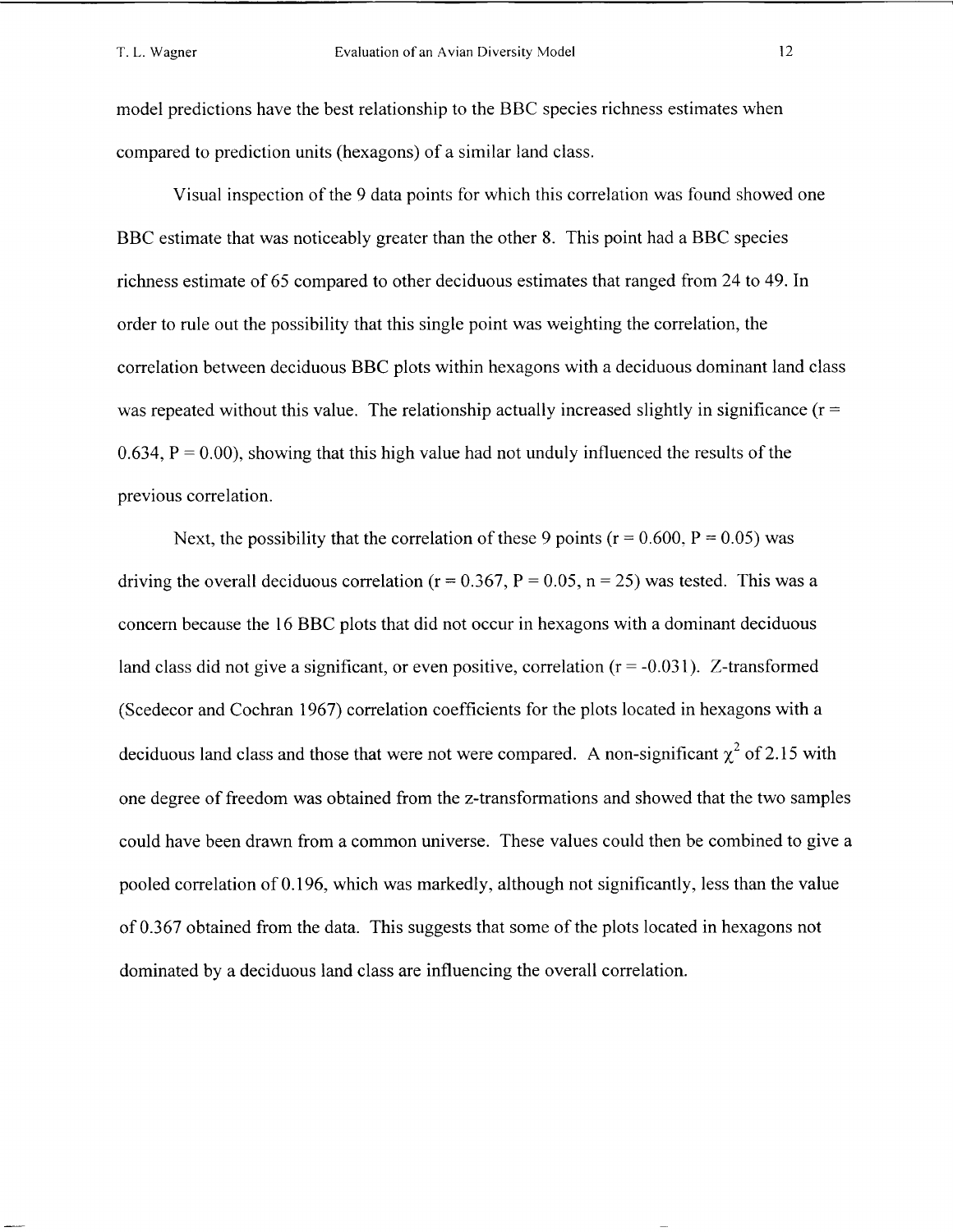#### **Discussion**

The species richness estimates obtained from the 1989-1990 BBC data are consistently less than the CART model predictions and exhibit an obvious bias. The assumptions in the program SPECRICH2 were considered as a potential source of distortion when used to estimate the number of species on each plot. A comparison of the overall correlation of the adjusted and unadjusted species richness values for all sites addressed this concern. There is little difference between the two correlations and therefore no reason to believe the program developed by Hines et. al. (1997) is the source of this bias.

Alternative explanations for these disparities are three major differences between the census and survey methods: sample unit size, habitat homogeneity, and temporal sampling effort. First, a BBS route is 25 miles in length and spans a greater area than a BBC plot, which covers less than 40 acres on average. In traversing a greater area, a BBS route will typically include a greater number of species than a BBC plot. Secondly, a BBS route will also tend to include a greater number of habitat types within its greater area. A BBC plot constitutes a smaller and more homogeneous segment of the final prediction unit, the  $640 \text{km}^2$  hexagon. The potentially greater variety of land classes that a BBS route includes may result in a greater variety of species sampled and ultimately predicted by the model. Finally, the higher predictions given by the model could be attributed to the greater sampling effort or time span over which the data for it was collected. The 10 years of BBS data used to create the model would almost necessarily include a greater proportion of uncommon or difficult to observe species than the two years of BBC data. This is likely to hold true despite the greater thoroughness of the census method because a rarer species may only occur in a particular area intermittently over a period of years.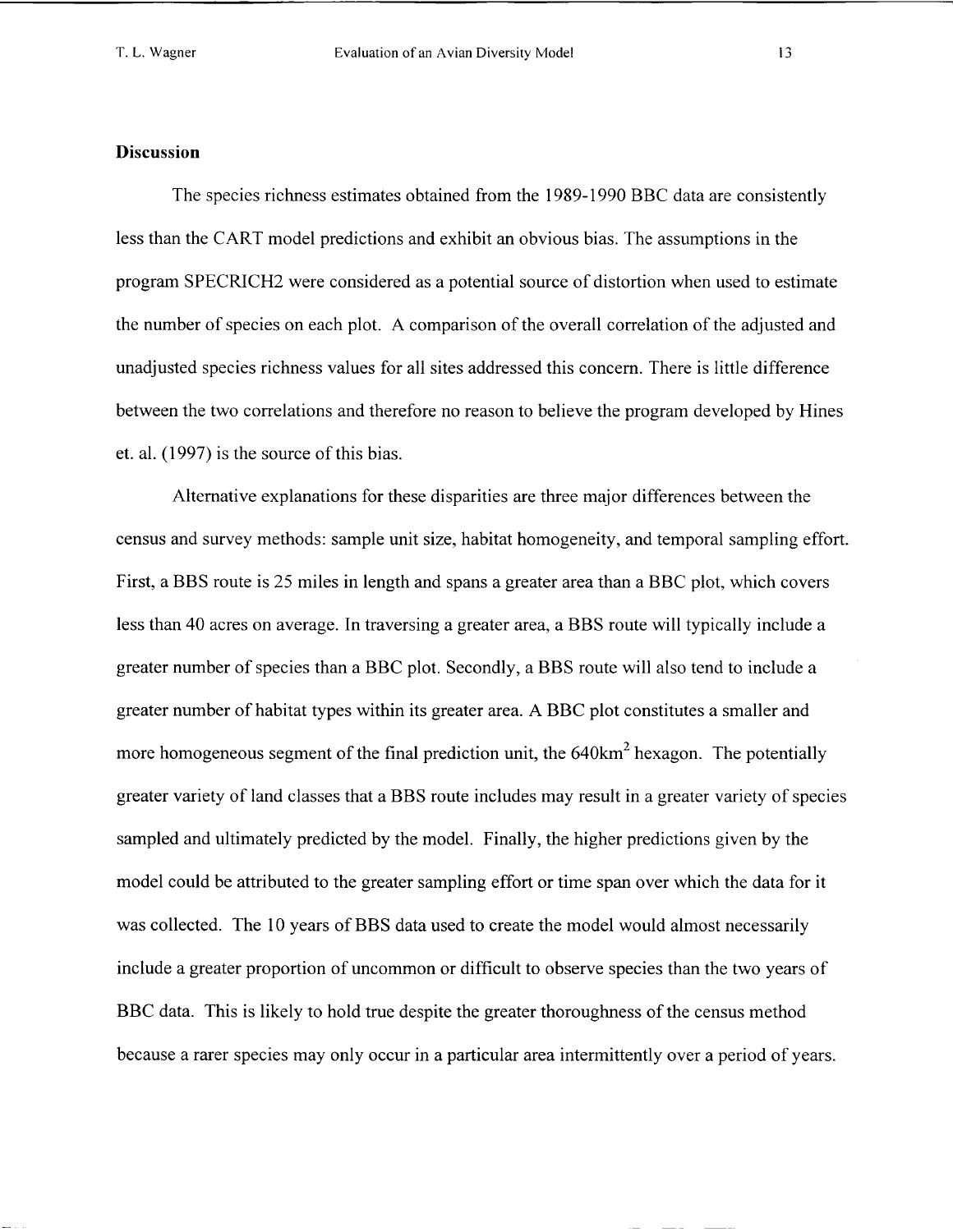Comparing only estimates classified in a single habitat type to the corresponding predictions attempts to evaluate a specific portion of the model. It also attempts to minimize one source of variability. However, no significant correlation was found when the open BBC plots and their corresponding predictions were compared. The variation within the open habitat type is a likely contributor to this lack of correlation. The habitat grouping in this case included geographically heterogeneous plots located in North Dakota, Iowa, and coastal California. The open or unforested habitat type is a subjective classification in this situation and there is no reason to expect that these wide-ranging plots should have similar avian populations or avian diversity predictions.

A better correlation is obtained from less widely distributed locations of the deciduous sites. All but one plot was located in the eastern U.S. and the overall correlation of the deciduous sites was significant ( $r = 0.367$ ,  $P = 0.05$ ,  $n = 25$ ). When only those BBC plots that occur in hexagons with predominantly deciduous forest or deciduous forest matrix, such as suburban areas, are compared the correlation coefficient increases ( $r = 0.600$ ,  $P = 0.05$ ,  $n = 9$ ). The model therefore bears the strongest correlation to the deciduous sites located in hexagons dominated by a deciduous land class, most likely because these sites have the least amount of geographic variability and the most comparable habitats.

The significant correlation shown by an overall comparison of deciduous sites ( $r = 0.367$ ,  $P = 0.05$ ,  $n = 25$ ) is noticeably larger than the value obtained if the sites not located in hexagons with a deciduous land class are assumed not to be unduly affecting the overall correlation ( $r =$ 0.196). This difference suggests that at least some of the 16 BBC plots located within hexagons without a dominant deciduous land class are contributing to the overall significance. A possible explanation for this contribution is that a single hexagon could potentially be comprised of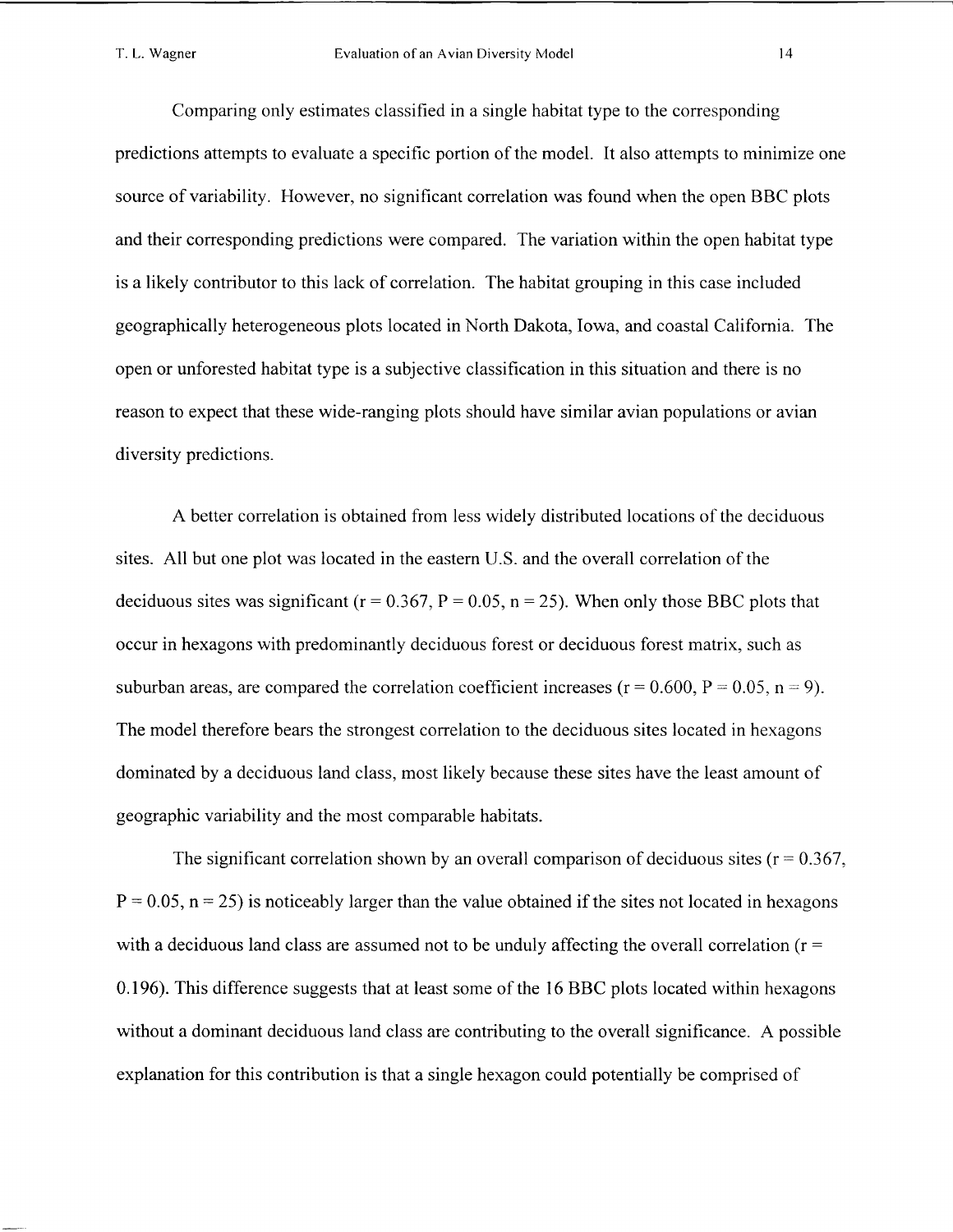>50% of deciduous forest and still not be dominated a single deciduous land class. This is possible because many of the 160 AVHHR land classes are deciduous or have a deciduous matrix. Multiple deciduous land classes could exist within a hexagon, each covering an area of less than 50%, but totaling greater than 50%. By the classification used, such a hexagon would not have a dominant deciduous land class, but would at the same time consist of primarily deciduous vegetation. It is possible that this effect contributes to the significant value obtained when comparing over all deciduous sites, despite the lack of correlation among the hexagons without a dominant land class.

The problem of multiple BBC plots located within in a single hexagon should be recognized. In the deciduous data, nine BBC plots are recognized in the correlation between BBC plots and hexagons with a dominant land class. Only six hexagons are represented in this data set because four of the sites occur within a single hexagon. This is a potentially confounding effect, but the correlation does indicate that the model of avian diversity best reflects the species richness of small sites that are representative of the dominant land class of the model's prediction unit, a hexagon.

## **Conclusion**

BBC estimates of species richness are consistently lower than the predictions obtained from the revised version of the avian diversity model presented by O'Connor et. al. (1996). The most likely sources of bias are the differences in the amount of area sampled, the number of years on which species richness values were based, and the potential difference in habitat homogeneity.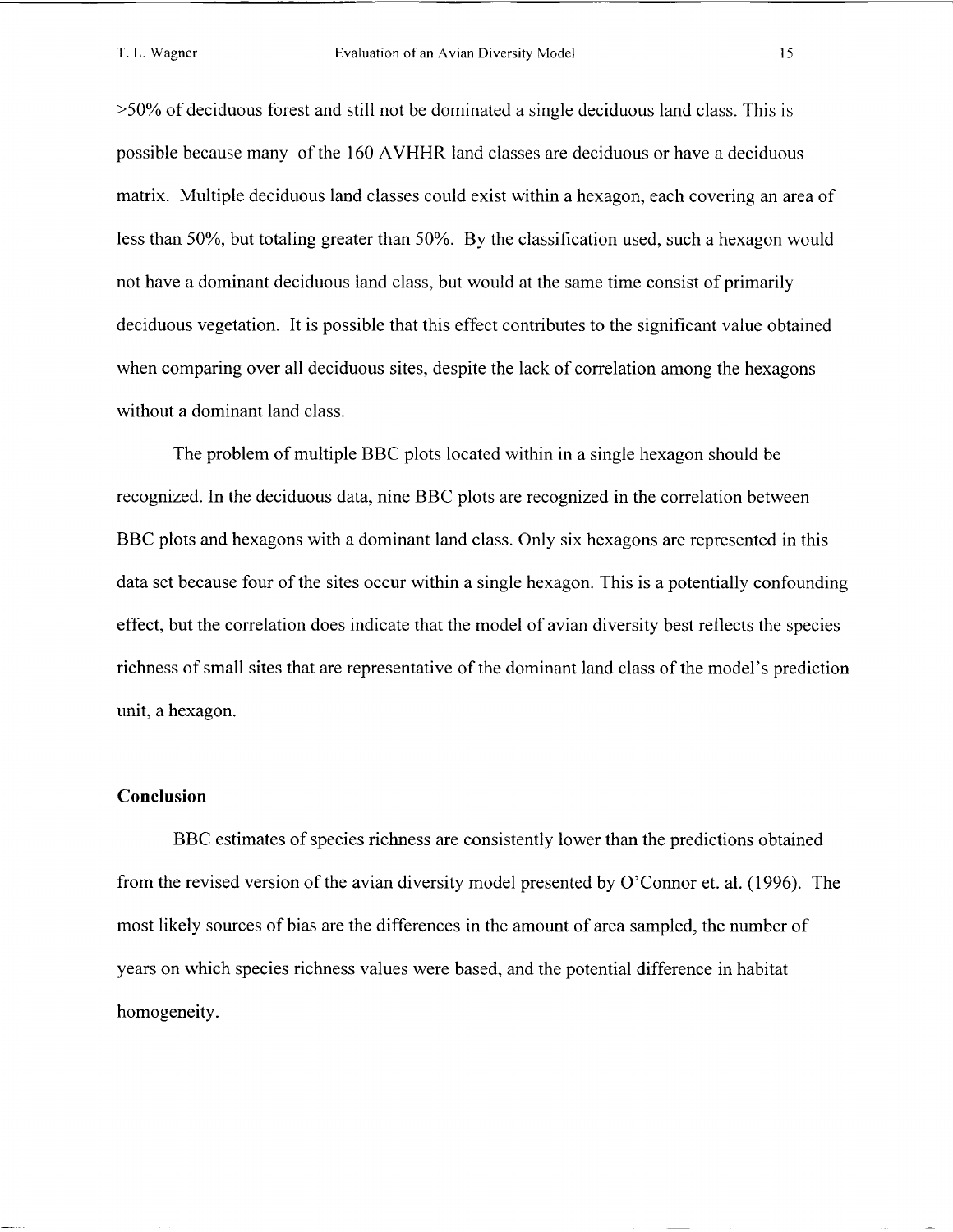The BBC data was insufficient to evaluate the diversity model as whole, but analysis was performed within specific habitat types. The results suggest the model's predictions best correlate with the estimated species richness of a site when the estimates possess minimal geographic variability and the plot sampled is located within a hexagon dominated by the same habitat type.

## **Acknowledgements**

I would like to thank Dr. Raymond J. O'Connor for his patience and careful criticism and John Bartlett for his freely given technical assistance. Both deserve recognition for their generously donated time and effort.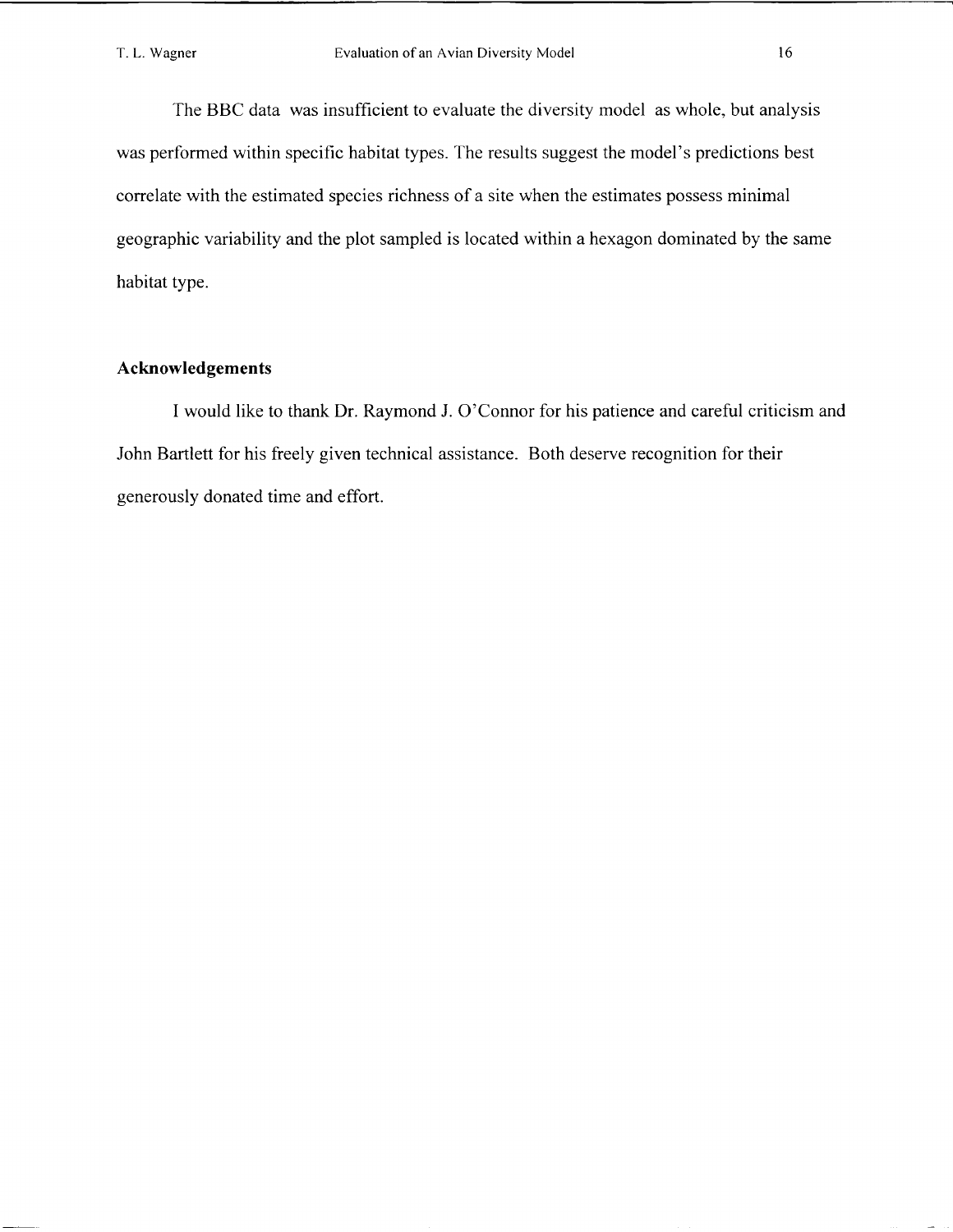

Figure 1. Revised classification and regression tree (CART) model for avian species richness across the continental United States. Numbers inside the end nodes (rectangles) are the mean number of species for each prediction zone. The splitting variables for each division are shown on the branches of the diagram. End nodes marked with an asterisk (\*) represent the prediction zones for which species richness estimates were calculated from BBC data.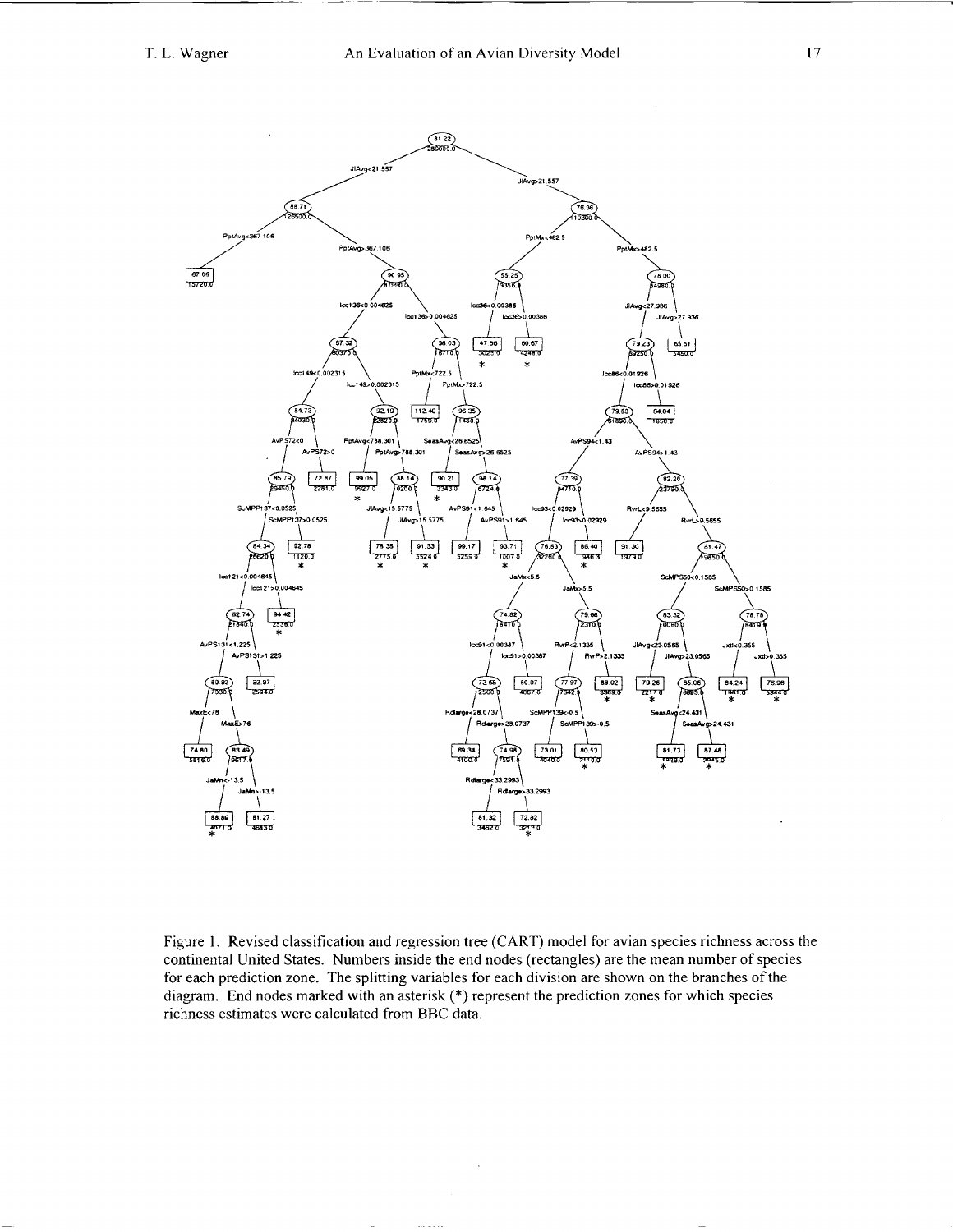

Fig. 2. Scatterplot of species richness estimates as a function of avian diversity model predictions for 66 BBC plots. All 66 BBC plots sampled are represented and classified into three categories: general plots (other), deciduous plots, and deciduous plots located in hexgons with a dominant **(>50%** in area) deciduous land class.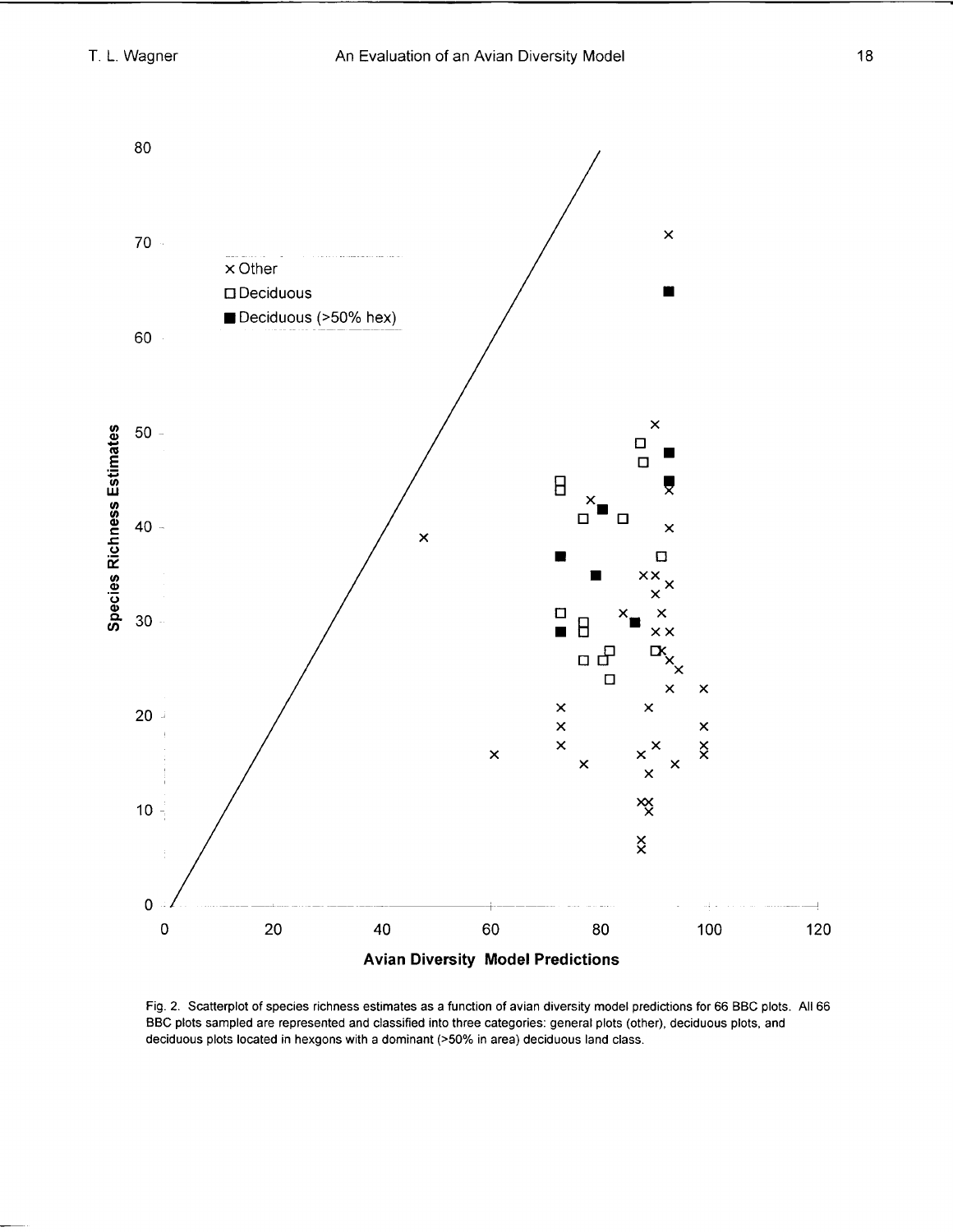|            | <b>BBC Plot</b> | esimale obtained nom DDC data, a generalized nabitat type, and the state where the piot is located. |              |            | <b>BBC Plot</b>          |                     |           |
|------------|-----------------|-----------------------------------------------------------------------------------------------------|--------------|------------|--------------------------|---------------------|-----------|
| Model      | Species         |                                                                                                     |              | Model      | Species                  |                     |           |
| Prediction | Estimate        | <b>Habitat Type</b>                                                                                 | <b>State</b> | Prediction | Estimate                 | <b>Habitat Type</b> | State     |
| 92.8       | 44              | Coniferous                                                                                          | <b>NY</b>    | 92.8       | 71                       | <b>Mixed Forest</b> | СŤ        |
| 78.4       | 43              | Coniferous                                                                                          | CA           | 90.2       | 51                       | <b>Mixed Forest</b> | PA        |
| 88.0       | 35              | Coniferous                                                                                          | CA           | 90.2       | 35                       | <b>Mixed Forest</b> | PA        |
| 90.2       | 33              | Coniferous                                                                                          | ME           | 91.3       | 31                       | <b>Mixed Forest</b> | CT        |
| 90.2       | 29              | Coniferous                                                                                          | ME           | 84.2       | 31                       | <b>Mixed Forest</b> | <b>MD</b> |
| 92.8       | 26              | Coniferous                                                                                          | <b>NY</b>    | 92.8       | 29                       | <b>Mixed Forest</b> | CT        |
| 90.2       | 17              | Coniferous                                                                                          | ME           | 91.3       | 27                       | <b>Mixed Forest</b> | CT        |
| 60.7       | 16              | Coniferous                                                                                          | CO           | 94.4       | 25                       | Mixed Forest        | CA        |
| 99.0       | 16              | Coniferous                                                                                          | <b>OR</b>    | 92.8       | 23                       | <b>Mixed Forest</b> | <b>NY</b> |
| 93.7       | 15              | Coniferous                                                                                          | MI           | 77.0       | 15                       | Mixed Forest        | VA        |
| 92.8       | 65              | Deciduous                                                                                           | <b>CT</b>    | 92.8       | 34                       | Open                | <b>NY</b> |
| 87.5       | 49              | Deciduous                                                                                           | OH           | 99.0       | 23                       | Open                | CA        |
| 92.8       | 48              | Deciduous                                                                                           | <b>CT</b>    | 99.0       | 23                       | Open                | CA        |
| 92.8       | 48              | Deciduous                                                                                           | <b>CT</b>    | 72.8       | 21                       | Open                | IA        |
| 88.0       | 47              | Deciduous                                                                                           | CA           | 88.9       | 21                       | Open                | <b>ND</b> |
| 92.8       | 45              | Deciduous                                                                                           | CT           | 72.8       | 19                       | Open                | IA        |
| 72.8       | 45              | Deciduous                                                                                           | NC           | 99.0       | 19                       | Open                | CA        |
| 72.8       | 44              | Deciduous                                                                                           | OH           | 99.0       | 19                       | Open                | CA        |
| 80.5       | 42              | Deciduous                                                                                           | MS           | 72.8       | $17\,$                   | Open                | IA        |
| 77.0       | 41              | Deciduous                                                                                           | <b>TN</b>    | 87.5       | $16\,$                   | Open                | <b>NE</b> |
| 84.2       | 41              | Deciduous                                                                                           | DC           | 88.9       | 14                       | Open                | <b>ND</b> |
| 72.8       | 37              | Deciduous                                                                                           | <b>NY</b>    | 88.9       | 11                       | Open                | <b>ND</b> |
| 91.3       | 37              | Deciduous                                                                                           | <b>CT</b>    | 88.9       | 11                       | Open                | <b>ND</b> |
| 79.3       | 35              | Deciduous                                                                                           | <b>NY</b>    | 87.5       | 11                       | Open                | <b>NE</b> |
| 72.8       | 31              | Deciduous                                                                                           | <b>NC</b>    | 88.9       | $10$                     | Open                | <b>ND</b> |
| 86.4       | 30              | Deciduous                                                                                           | <b>NJ</b>    | 88.9       | $10$                     | Open                | <b>ND</b> |
| 77.0       | 30              | Deciduous                                                                                           | MD           | 87.5       | $\overline{\mathcal{I}}$ | Open                | <b>NE</b> |
| 77.0       | 30              | Deciduous                                                                                           | MD           | 87.5       | 6                        | Open                | <b>NE</b> |
| 72.8       | 29              | Deciduous                                                                                           | <b>NY</b>    | 92.8       | 40                       | Wetland             | CT        |
| 77.0       | 29              | Deciduous                                                                                           | PA           | 47.9       | 39                       | Wetland             | CA        |
| 81.7       | 27              | Deciduous                                                                                           | VA           | 99.0       | 17                       | Wetland             | CA        |
| 90.2       | 27              | Deciduous                                                                                           | <b>NY</b>    |            |                          |                     |           |
| 80.5       | 26              | Deciduous                                                                                           | <b>AL</b>    |            |                          |                     |           |
| 77.0       | 26              | Deciduous                                                                                           | PA           |            |                          |                     |           |

Deciduous

VA

81.7

 $24$ 

Table 1. For each BBC plot there is listed: a species richness prediction from the avian diversity model, a species richness estimate obtained from BBC data, a generalized habitat type, and the state where the plot is located.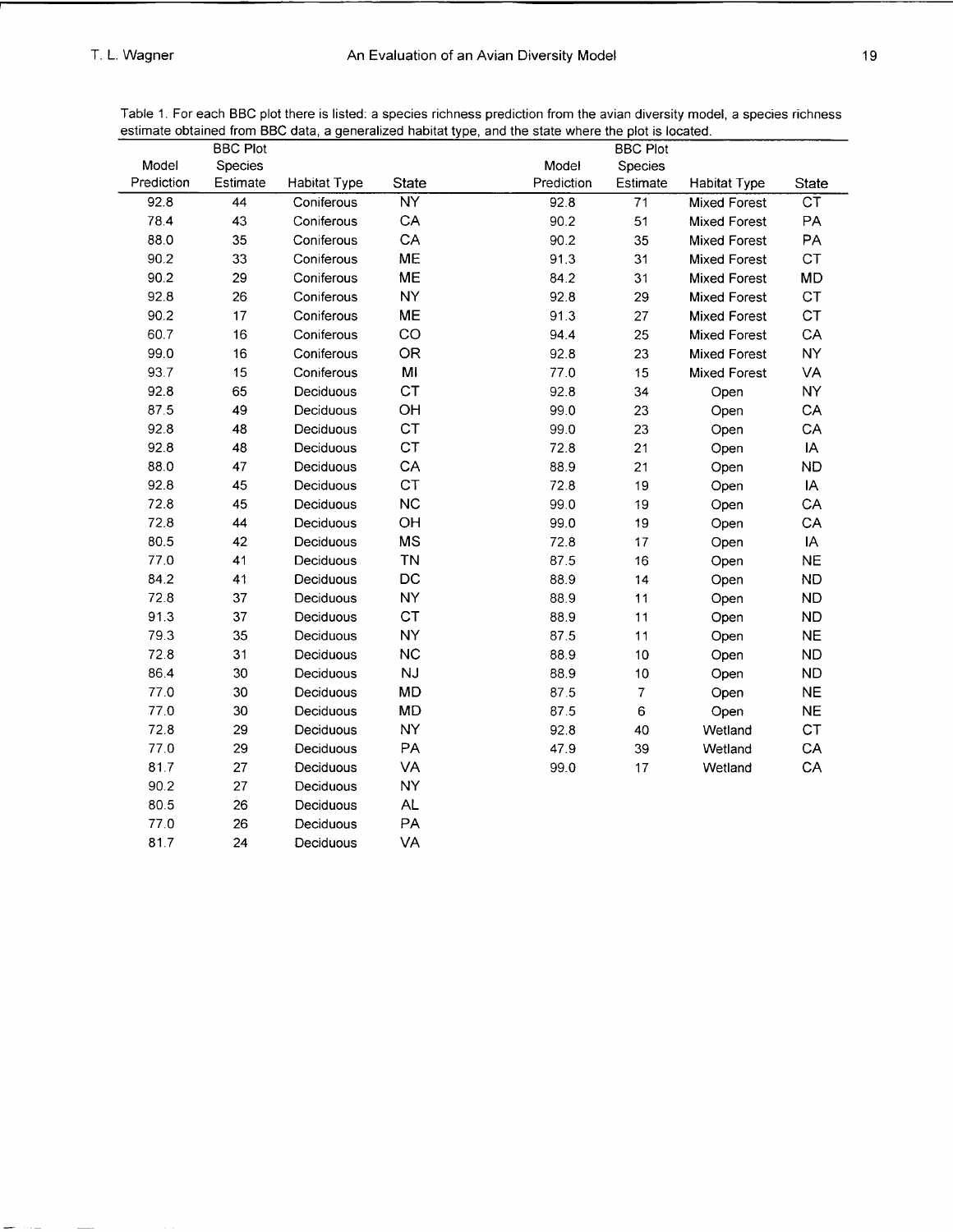$\hspace{0.1cm} \longrightarrow \hspace{0.1cm} \hspace{0.1cm} \longrightarrow \hspace{0.1cm}$ 

Table 2. Sample size and mean species richness estimate obtained from BBC data. Kruskal-Wallis test result and probablility for four degrees of freedom.

| Number of                     | <b>Mean Species</b>      |  |  |  |
|-------------------------------|--------------------------|--|--|--|
| Plots                         | <b>Richness Estimate</b> |  |  |  |
| 10                            | 27.4                     |  |  |  |
| 25                            | 37.3                     |  |  |  |
| 10                            | 33.8                     |  |  |  |
| 18                            | 16.2                     |  |  |  |
| 3                             | 32                       |  |  |  |
| Kruskal-Wallis Test Statistic |                          |  |  |  |
| Probability                   |                          |  |  |  |
|                               |                          |  |  |  |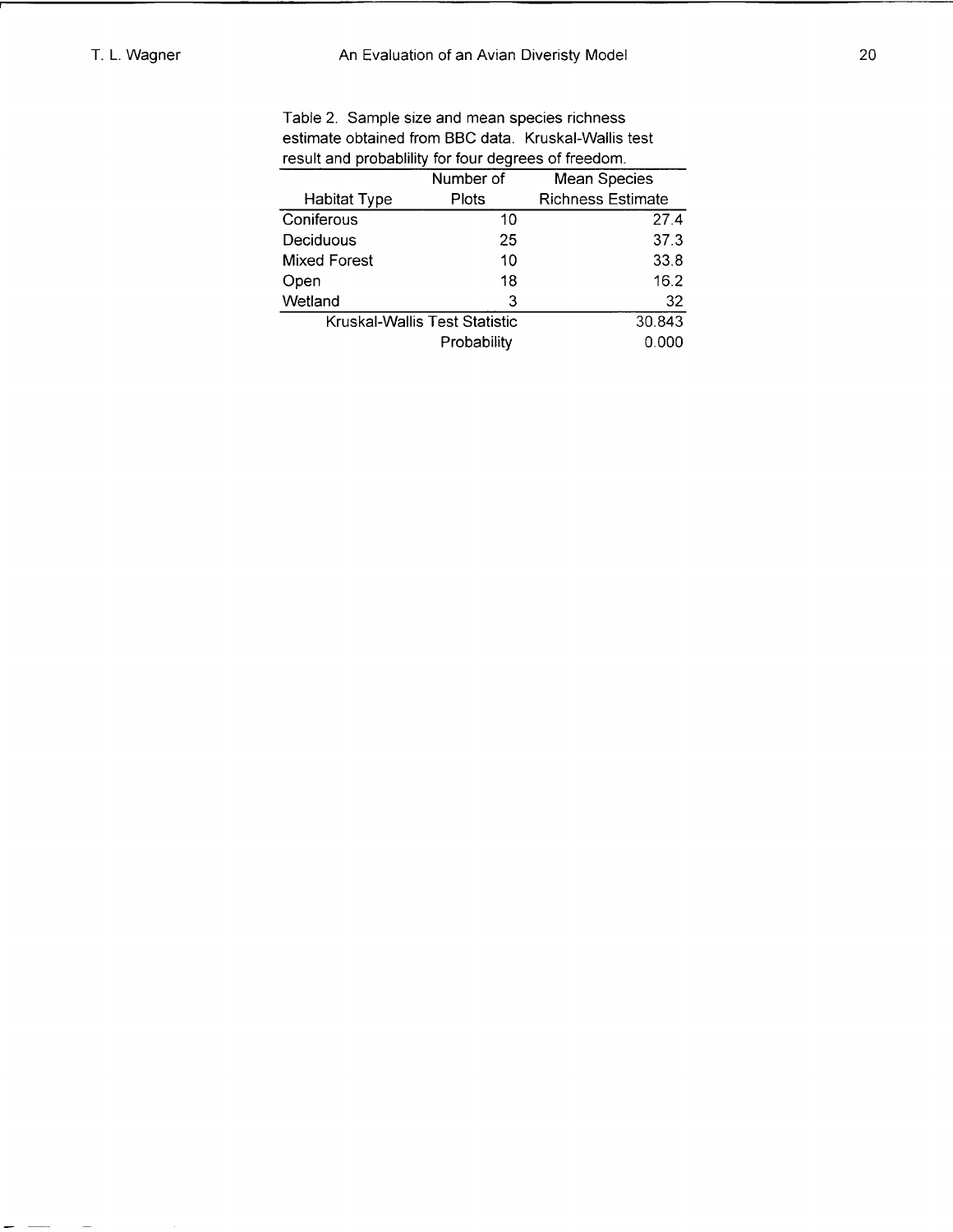#### **Literature Cited**

Anonymous. 1991. Fifty-fourth breeding bird census. Am. Birds 45: 58-60.

- Boulinier, T., J.D. Nichols, J.R. Sauer, J.E. Hines, and K.H. Pollock. 1998. Estimating species richness: the importance of heterogeneity in species detectability. Ecology 79: 1018-1028.
- Breiman, L., J.H. Friedman, R.A. Olshen and C.J. Stone. 1984. Classification and Regression Trees. Wadsworth, Belmont CA.
- Brown, J.H. 1995. Macroecology. The University of Chicago Press, Chicago, IL.
- Currie, D.J. 1991. Energy and large-scale patterns of animal- and plan-species richness. Am. Natur. 137: 27-49.
- Diamond, J.M. 1975. The island dilemma: lessons of modern biogeographic studies for the design of natural reserves. Trans. North Am. Wildl. Nat. Resour. Conf. 58: 17-28.
- Engstrom, R.T. 1990. Resident bird counts 1989. J. of Field Ornith. 61 (supplement): 1-96.
- Engstrom, R.T. and F.C. James. 1984. An evaluation of methods used in the breeding bird census. Am. Birds 38: 19-23.
- Flather, C.H., T.W. Hoekstra. 1989. An analysis of the wildlife and fish situation in the U.S. 1989-2040. USDA Gen. Tech. Rep. RM-178, Fort Collins, CO 146pp.
- Flather, C.H., S.J. Brady, and D.B. Inkley. 1992. Regional habitat appraisals of wildlife communities: a landscape-level evaluation of a resource planning model using avian distribution data. Landscape Ecology 7: 137- 147.
- Franzeb, K. 1977. Inventory techniques for sampling avian populations. USDOI, Bureau of Land Mgmt technical note 307. 17pp.
- Gall, B.C. and K.R. Christian. 1984. A program for a wildlife inventory. J. of Env. Mgmt. 19: 277-289.
- Galli, A.E., C.L. Leck and R.T.T. Forman. 1976. Avian distribution patterns in forest islands of different sizes in central New Jersey. Auk 93: 356-364.
- Hall, G.A. 1964. Breeding-bird census why and how. Aud. Field Notes 18: 413-416.

Harris, L.D. 1984. The fragmented forest. The University of Chicago Press, Chicago, IL.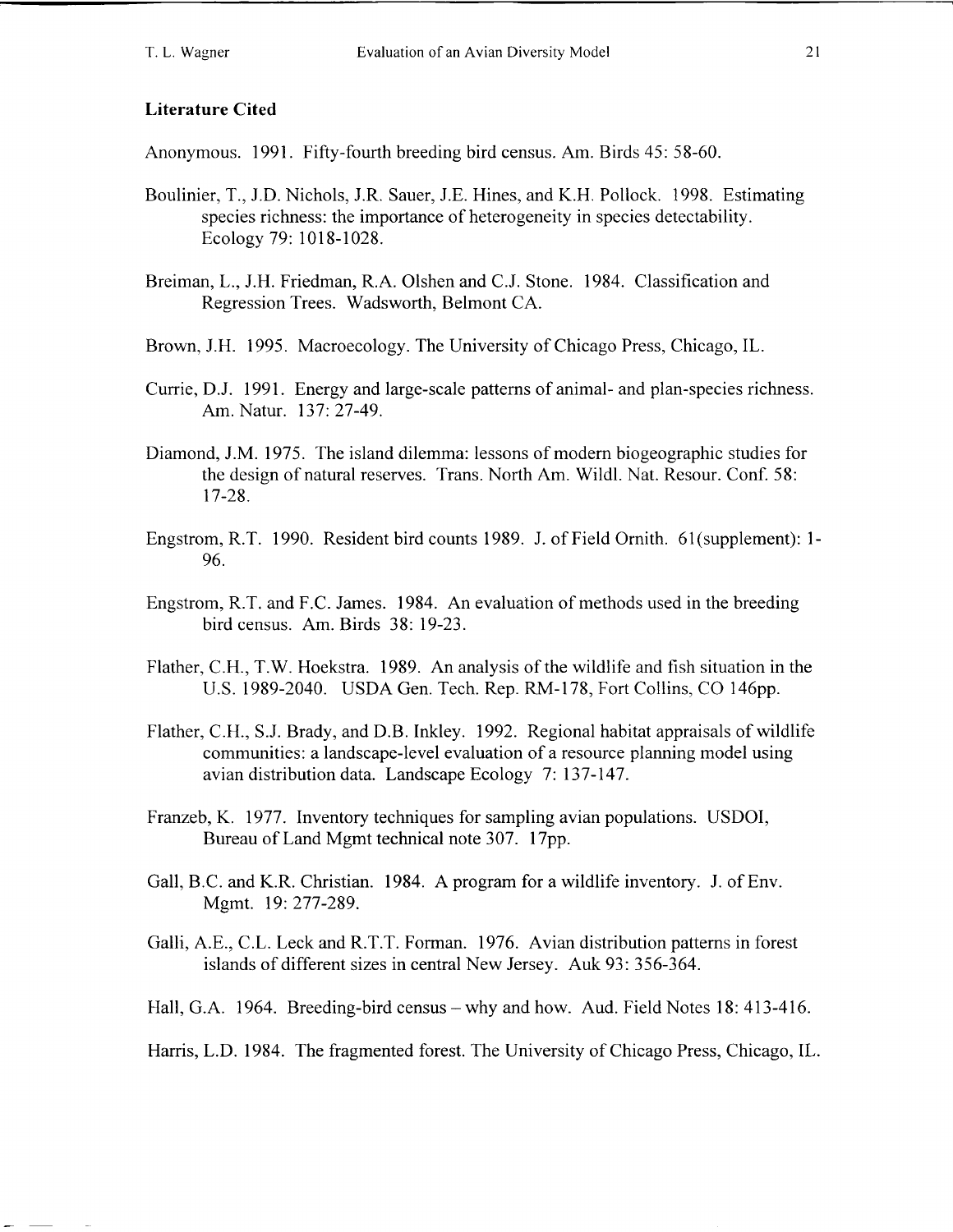- Hines, J.E., T. Boulinier, J.D. Nichols, J.R. Sauer and K.H. Pollock. COMDYM: software to study the dynamics of animal communities using a capture-recapture approach. Unpublished manuscript.
- Hirsch, A. W.B. Krohn, D.L. Schweitzer and C.H. Thomas. 1979. Trends and needs in federal inventories of wildlife habitat. Trans. North Am. Wildl. Conf. 44: 340- 359.
- Hunter, M.L. 1987. Managing forests for spatial heterogeneity to maintain biological diversity. Trans. North Am. Wildl. Nat. Resour. Conf. 52:60-69.
- Lebreton, J.D., K.P. Burnham, J. Clobert and D.R. Anderson. 1992. Modeling survival and testing biological hypothesises using marked animals: a unified approach with case studies. Ecological Monographs 62: 67-1 18.
- Loveland, T.R., J.W. Merchant, D.J. Ohlen and J.F. Brown. 1991. Development of a land-cover characteristics database for the coterminous U.S. Photogr. Engin. Rem. Sens. 57: 1453-1463.
- Lynch, J.F., and D.F. Whigham. 1984. Effects of forest fragmentation on breeding bird communities in Maryland, USA. Biol. Conserv. 28: 287-324.
- Marshall, R.M. 1991. Resident bird counts 1990. J. of Field Ornith. 62(supplement): 1-99.
- Maurer, B.A. and J.H. Brown. 1988. Distribution of energy use and biomass among species of North American terrestrial birds. Ecology 69: 1923-1932.
- Nichols, J.D. 1992. Capture-recapture models: using marked animals to study population dynamics. Bioscience 42: 94-102.
- 07Connor, R.J., M.T. Jones, D. White, C. Hunsaker, T. Loveland, B. Jones and E. Preston. 1996. Spatial partitioning of environmental correlates of avian biodiversity in the coterminous United States. Biodiversity Letters 3: 97-1 10.
- Otis, D.L., K.P. Burnham, G.C. White, D.R. Anderson. 1978. Statistical inference from capture data on closed animal populations. Wildlife Monographs 62:
- Pollock, K.H., J.D. Nichols, C. Brownie ad J.E. Hines. 1990. Statistical inference for capture-recapture experiments. Wildlife Monographs 107:
- Pough, R.H. 1947. How to take a breeding bird census. Audubon Magazine 49: 288- 297.
- Ricklefs, R.E. 1987. Community diversity: relative roles of local and regional processes. Science 235: 167-171.